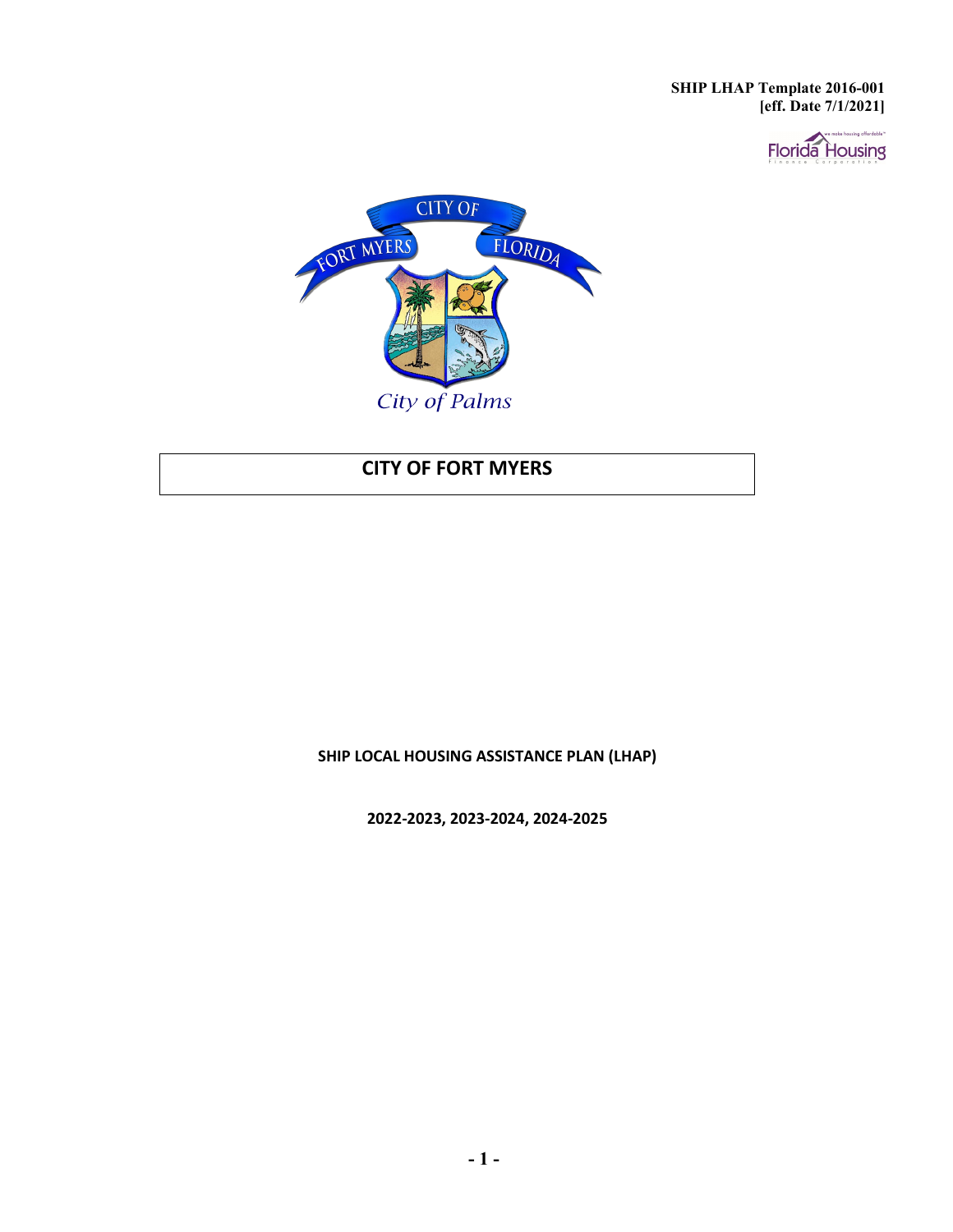

#### **Table of Contents**

| <b>Description</b>                                                                    | Page #                  |
|---------------------------------------------------------------------------------------|-------------------------|
| <b>Section I, Program Details</b>                                                     | $\overline{\mathbf{3}}$ |
| <b>Section II, Housing Strategies</b>                                                 | $\overline{\mathbf{z}}$ |
| A. Purchase Assistance Without Rehabilitation                                         | $\overline{7}$          |
| B. Owner-Occupied Rehabilitation                                                      | 8                       |
| C. Demolition/Reconstruction                                                          | 9                       |
| D. Disaster Repair                                                                    | 11                      |
| E. Emergency Repair                                                                   | 12                      |
| F. Rental Rehabilitation                                                              | 14                      |
| <b>Section III, Incentive Strategies</b>                                              |                         |
| A. Expedited Permitting                                                               | 15                      |
| <b>B. Ongoing Review Process</b>                                                      | 15                      |
| C. Other Incentive Strategies Adopted                                                 | 16                      |
| <b>Exhibits</b>                                                                       | 19                      |
| A. Administrative Budget for each fiscal year covered in the Plan                     |                         |
| Timeline for Estimated Encumbrance and Expenditure<br>В.                              |                         |
| Housing Delivery Goals Chart (HDGC) For Each Fiscal Year<br>C.<br>Covered in the plan |                         |
| D. Signed LHAP Certification                                                          |                         |
| Signed, dated, witnessed or attested adopting resolution<br>Е.                        |                         |
| Ordinance: (If changed from the original creating ordinance)<br>F.                    |                         |
| <b>Interlocal Agreement</b><br>G.                                                     |                         |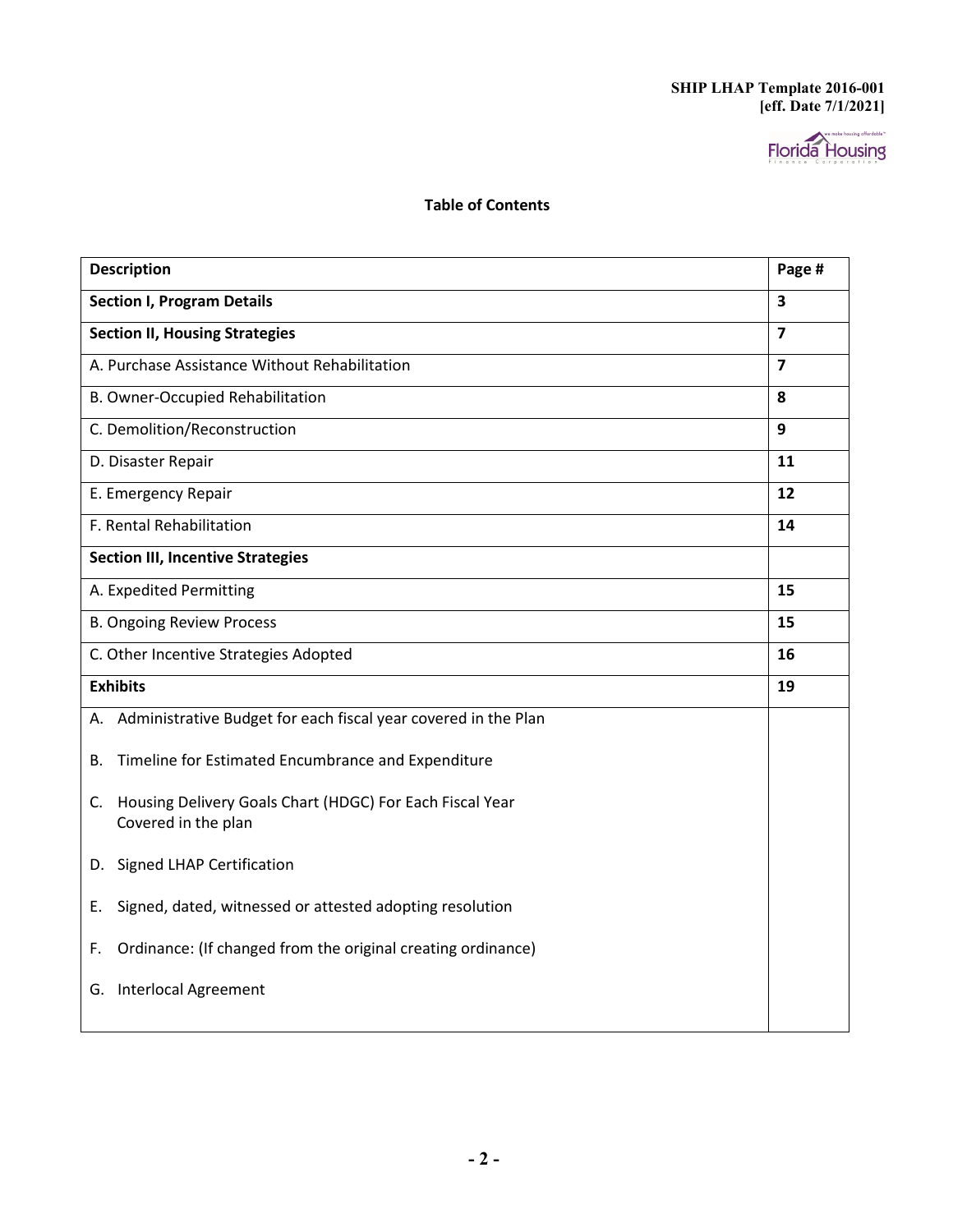

#### **I. Program Details:**

#### **A. LG(s)**

| Name of Local Government                        | City of Fort Myers |
|-------------------------------------------------|--------------------|
| Does this LHAP contain an interlocal agreement? | No.                |
| If yes, name of other local government(s)       | <b>NA</b>          |

#### **B. Purpose of the program:**

- To meet the housing needs of the very low, low and moderate-income households;
- To expand production of and preserve affordable housing; and
- To further the housing element of the local government comprehensive plan specific to affordable housing.
- **C. Fiscal years covered by the Plan:** 2022-2023, 2023-2024, 2024-2025
- **D. Governance:** The SHIP Program is established in accordance with Section 420.907-9079, Florida Statutes and Chapter 67-37, Florida Administrative Code. Cities and Counties must be in compliance with these applicable statutes, rules and any additional requirements as established through the Legislative process.
- **E. Local Housing Partnership:** The SHIP Program encourages building active partnerships between government, lending institutions, builders and developers, not-for-profit and community-based housing providers and service organizations, providers of professional services related to affordable housing, advocates for lowincome persons, real estate professionals, persons or entities that can provide housing or support services and lead agencies of the local continuums of care.
- **F. Leveraging:** The Plan is intended to increase the availability of affordable residential units by combining local resources and cost saving measures into a local housing partnership and using public and private funds to reduce the cost of housing. SHIP funds may be leveraged with or used to supplement other Florida Housing Finance Corporation programs and to provide local match to obtain federal housing grants or programs.
- **G. Public Input**: Public input was solicited through face-to-face meetings with housing providers, social service providers and local lenders and neighborhood associations. Public input was solicited through the City's website in the advertising of the Local Housing Assistance Plan and the Notice of Funding Availability. The 2022-2025 LHAP was presented to the City of Fort Myers City Council as an advertised public meeting on April 18, 2022.
- **H. Advertising and Outreach:** SHIP funding availability shall be advertised on the City's website and online serving ethnic and diverse neighborhoods, at least 30 days before the beginning of the application period. If no funding is available due to a waiting list, no notice of funding availability is required.
- **I. Waiting List/Priorities:** A waiting list will be established when there are eligible applicants for strategies that no longer have funding available. Those households on the waiting list will be notified of their status. Applicants will be maintained in an order that is consistent with the time completed applications were submitted as well as any established funding priorities as described in this plan.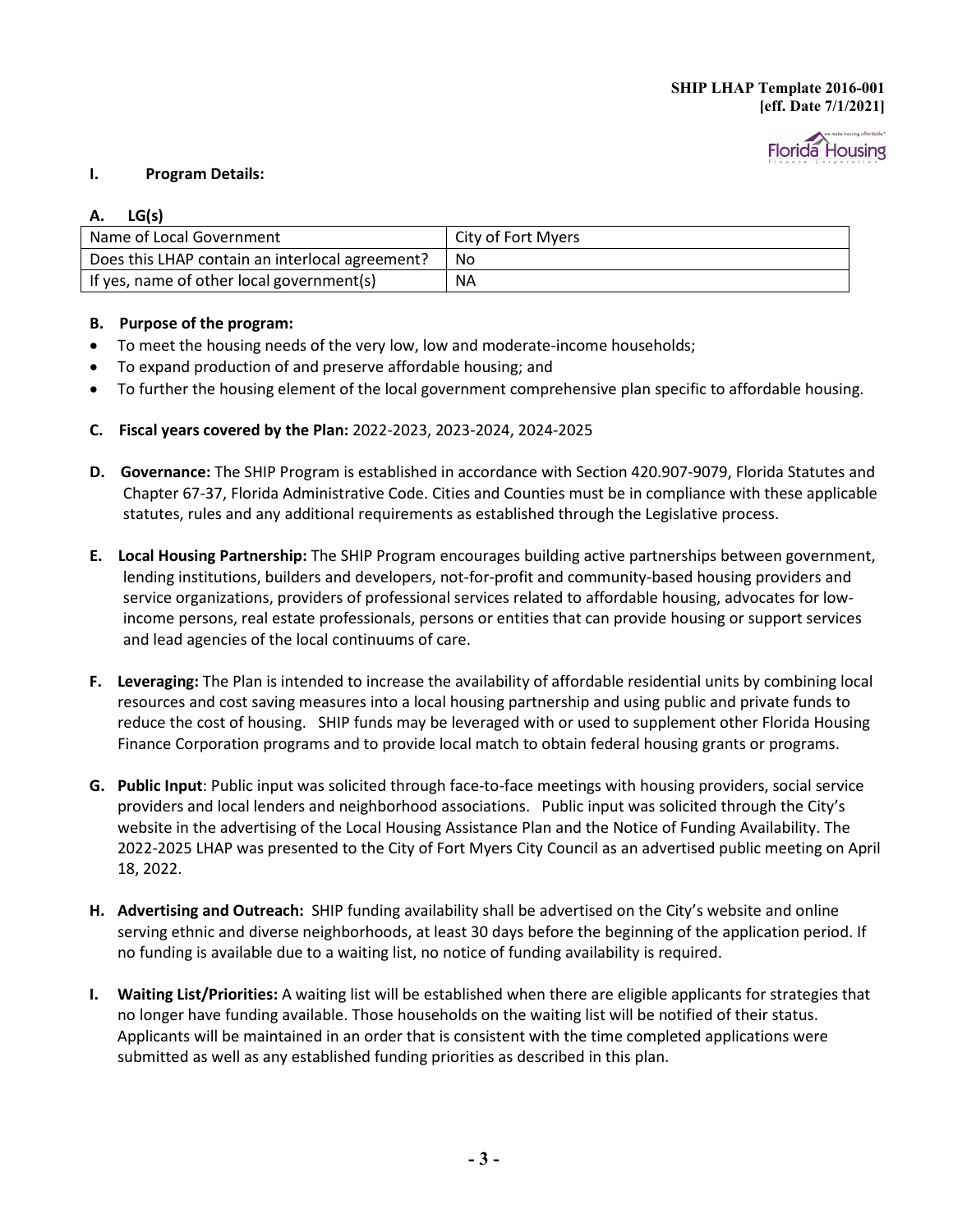

The following priorities for funding (very low income, Special Needs, etc.) described/listed here apply to all strategies unless otherwise stated in an individual strategy in Section II:

Eligible applicants will be assisted on a first-qualified, first served basis with priorities for Special Needs, Essential Services Personnel and then income groups.

- **J. Discrimination:** In accordance with the provisions of ss.760.20-760.37, it is unlawful to discriminate on the basis of race, color, religion, sex, national origin, age, handicap, or marital status in the award application process for eligible housing.
- **K. Support Services and Counseling:** Support services are available from various sources. Available support services may include but are not limited to: Homeownership Counseling (Pre and Post), Credit Counseling, Tenant Counseling, Foreclosure Counseling and Transportation.
- **L. Purchase Price Limits:** The sales price or value of new or existing eligible housing may not exceed 90% of the average area purchase price in the statistical area in which the eligible housing is located. Such average area purchase price may be that calculated for any 12-month period beginning not earlier than the fourth calendar year prior to the year in which the award occurs. The sales price of new and existing units, which can be lower but may not exceed 90% of the average area purchase price established by the U.S. Treasury Department or as described above.

| The methodology used is: |  |
|--------------------------|--|
| U.S. Treasury Department |  |
| Local HFA Numbers        |  |

**M. Income Limits, Rent Limits and Affordability:** The Income and Rent Limits used in the SHIP Program are updated annually by the Department of Housing and Urban Development and posted at [www.floridahousing.org.](http://www.floridahousing.org/)

*"Affordable" means that monthly rents or mortgage payments including taxes and insurance do not exceed 30 percent of that amount which represents the percentage of the median annual gross income for the households as indicated in Sections 420.9071, F.S. However, it is not the intent to limit an individual household's ability to devote more than 30% of its income for housing, and housing for which a household devotes more than 30% of its income shall be deemed Affordable if the first institutional mortgage lender is satisfied that the household can afford mortgage payments in excess of the 30% benchmark and in the case of rental housing does not exceed those rental limits adjusted for bedroom size.*

**N. Welfare Transition Program:** Should an eligible sponsor be used, a qualification system and selection criteria for applications for Awards to eligible sponsors shall be developed, which includes a description that demonstrates how eligible sponsors that employ personnel from the Welfare Transition Program will be given preference in the selection process.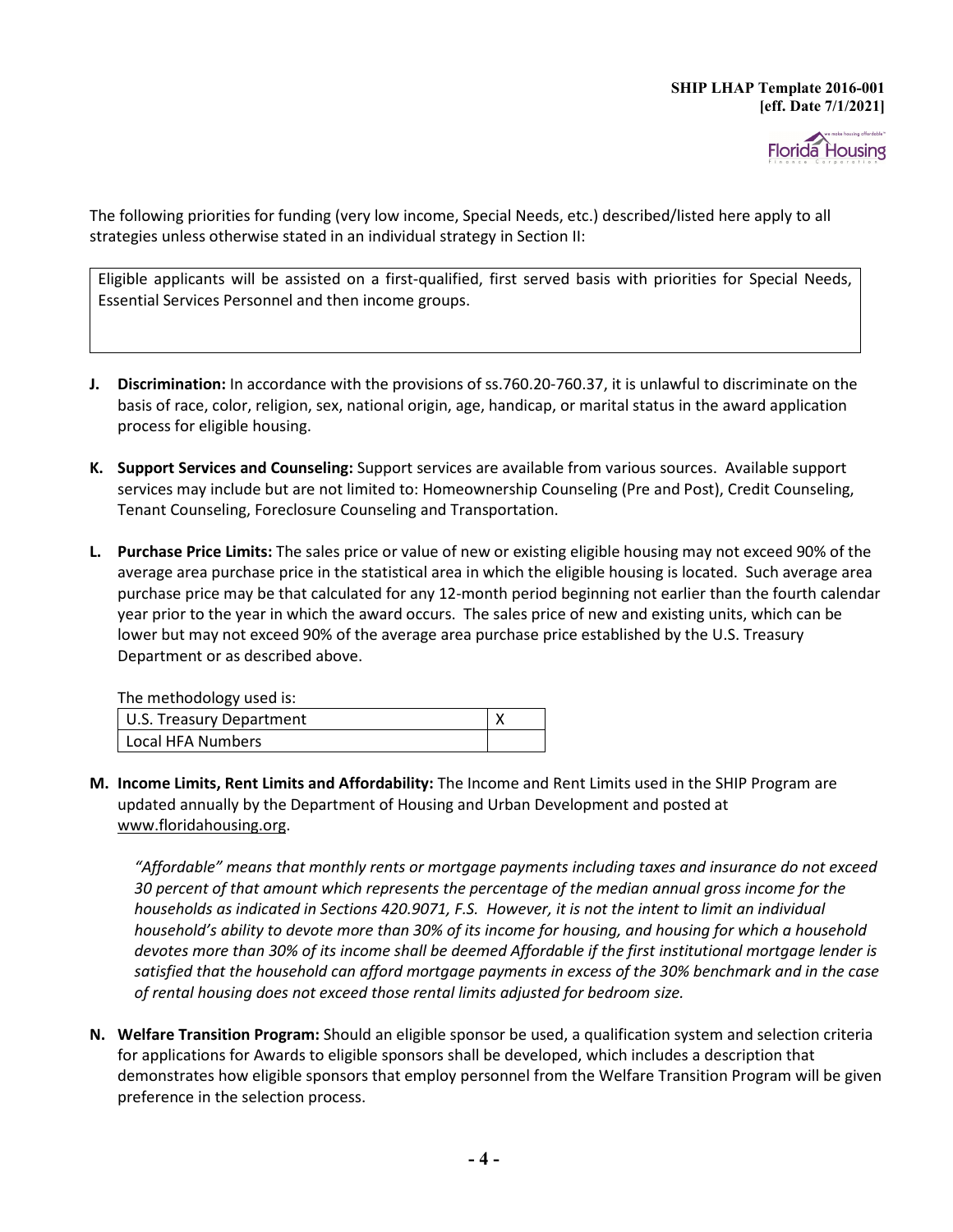

- **O. Monitoring and First Right of Refusal:** In the case of rental housing, the staff and any entity that has administrative authority for implementing the local housing assistance plan assisting rental developments shall annually monitor and determine tenant eligibility or, to the extent another governmental entity provides periodic monitoring and determination, a municipality, county or local housing financing authority may rely on such monitoring and determination of tenant eligibility. However, any loan or grant in the original amount of \$10,000 or less shall not be subject to these annual monitoring and determination of tenant eligibility requirements. Tenant eligibility will be monitored annually for no less than 15 years or the term of assistance whichever is longer unless as specified above. Eligible sponsors that offer rental housing for sale before 15 years or that have remaining mortgages funded under this program must give a first right of refusal to eligible nonprofit organizations for purchase at the current market value for continued occupancy by eligible persons.
- **P. Administrative Budget:** A line-item budget is attached as Exhibit A. The city/county finds that the moneys deposited in the local housing assistance trust fund are necessary to administer and implement the local housing assistance plan.

*Section 420.9075 Florida Statute and Chapter 67-37, Florida Administrative Code, states: "A county or an eligible municipality may not exceed the 5 percent limitation on administrative costs, unless its governing body finds, by resolution, that 5 percent of the local housing distribution plus 5 percent of program income is insufficient to adequately pay the necessary costs of administering the local housing assistance plan."* 

*Section 420.9075 Florida Statute and Chapter 67-37, Florida Administrative Code, further states: "The cost of administering the program may not exceed 10 percent of the local housing distribution plus 5 percent of program income deposited into the trust fund, except that small counties, as defined in s. 120.52(19), and eligible municipalities receiving a local housing distribution of up to \$350,000 may use up to 10 percent of program income for administrative costs." The applicable local jurisdiction has adopted the above findings in the resolution attached as Exhibit E.* 

**Q. Program Administration:** Administration of the local housing assistance plan will be performed by:

| Entity             | <b>Duties</b>                                   | Admin. Fee<br>Percentage |
|--------------------|-------------------------------------------------|--------------------------|
| City of Fort Myers | The City will perform all administrative duties | 100                      |

**R. First-time Homebuyer Definition:** For any strategies designed for first-time homebuyers, the following definition will apply:*An individual who has had no ownership in a principal residence during the 3-year period ending on the date of purchase of the property. This includes a spouse (if either meets the above test, they are considered first-time homebuyers). A single parent who has only owned a home with a former spouse while married. An individual who is a displaced homemaker and has only owned with a spouse. An individual who has only owned a principal residence not permanently affixed to a permanent foundation in accordance with applicable regulations. An individual who has only owned a property that was not in compliance with state, local or model building codes and which cannot be brought into compliance for less than the cost of constructing a permanent structure.*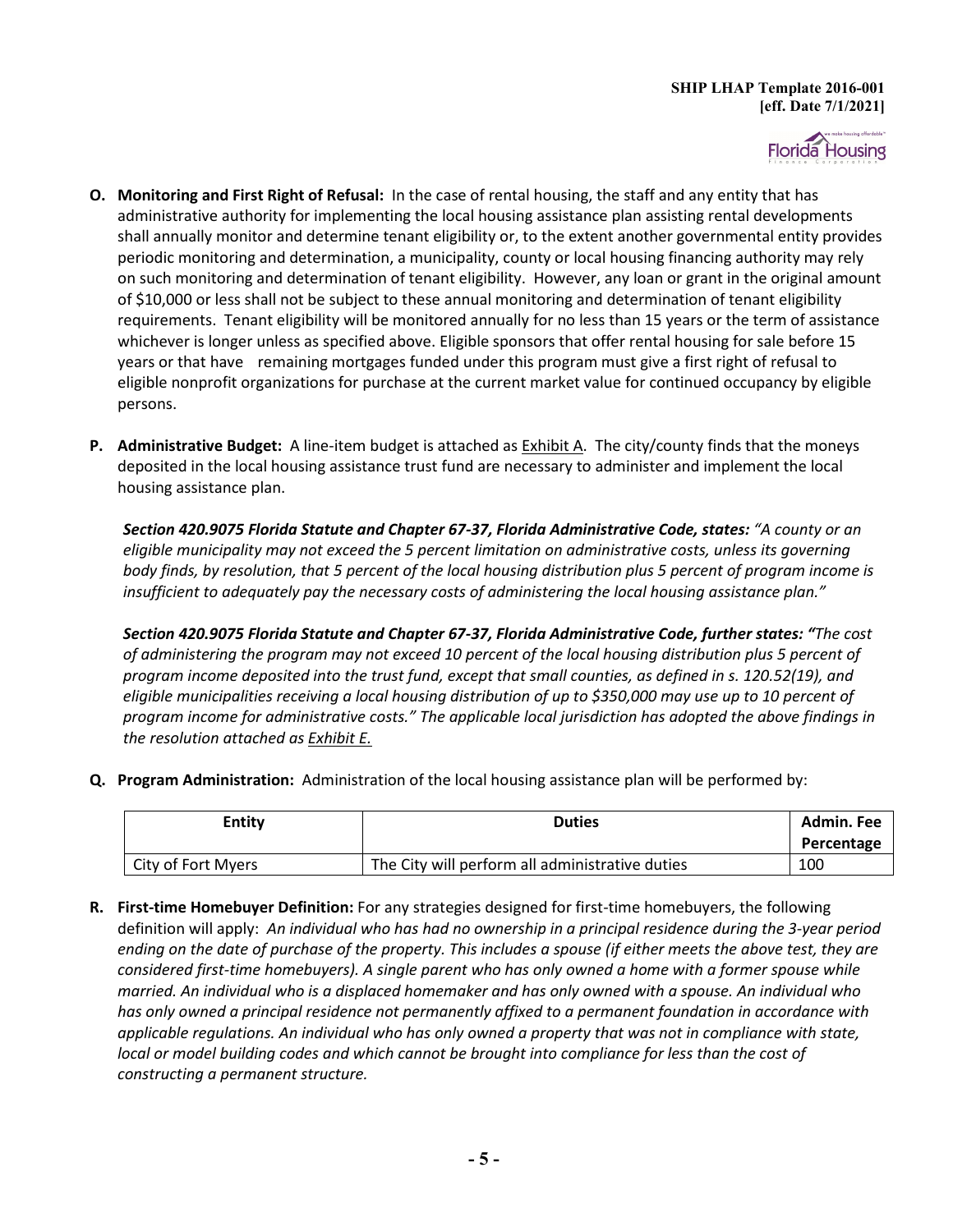

- *S.* **Project Delivery Costs:** The City of Fort Myers will not have any project delivery costs*.*
- **T. Essential Service Personnel Definition (ESP):** ESP includes City, County and State employees, teachers and educators, other school district, community college, and university employees, police and fire personnel, health care personnel, and skilled building trades personnel.
- **U. Describe efforts to incorporate Green Building and Energy Saving products and processes:** The City of Fort Myers will encourage green building requirements in the building specifications for all new construction and rehabilitation projects to include, but not limited to the areas of heating, cooling, water heating, insulation, windows, and appliances.
- *V.* **Describe efforts to meet the 20% Special Needs set-aside:** The City of Fort Myers will assist persons meeting the State of Florida definition of Special Needs. Prioritization of funding will be for the rehabilitation of owner-occupied homes and other approved LHAP strategies of persons with special needs. The City will share the availability of SHIP funds with agencies that serve the qualified special needs population. Additionally, the City has a special needs question on its application to capture potential applicants.
- *W.* **Describe efforts to reduce homelessness:** The City partners with Lee County Southwest Florida to create the Lee County Continuum of Care Strategic Plan to End Homelessness. The City will continue to partner with the County to address homeless issues in the City and will assist in implementing the Plan. As a member of the Lee County Coalition for the Homeless, the City of Ft. Myers supports the regional goals outlined in the Continuum of Care.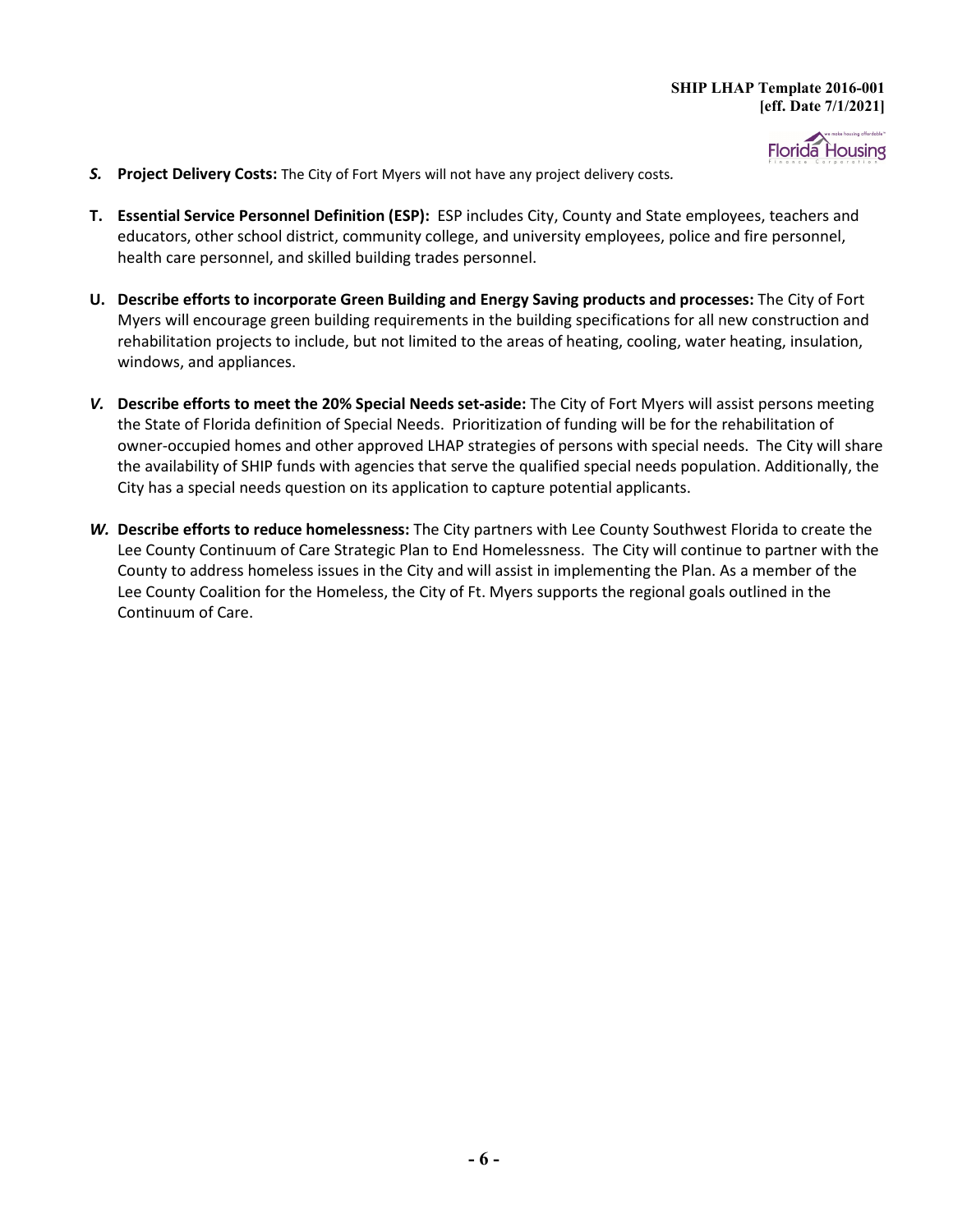

#### **Section II. LHAP Strategies (Please read LHAP Strategy Quick Guide before developing strategies)**:

|                                                                                                     | A. Purchase Assistance Without Rehabilitation                                           | Code 2 |
|-----------------------------------------------------------------------------------------------------|-----------------------------------------------------------------------------------------|--------|
|                                                                                                     |                                                                                         |        |
| a. Summary: This strategy assists First time homebuyers with paying a portion of their down payment |                                                                                         |        |
| and closing costs to purchase newly constructed or existing homes within the City of Fort           |                                                                                         |        |
|                                                                                                     | Muare Hamos oligible under this strategy include single family hamos, condeminium units |        |

Myers. Homes eligible under this strategy include single family homes, condominium units, townhomes, villas, or State approved manufactured homes (manufactured homes constructed after June 1994).

- b. Fiscal Years Covered: 2022-2023, 2023-2024, 2024-2025
- c. Income Categories to be served: Very low, low and moderate
- d. Maximum award: \$ Very Low: \$35,000 Low: \$30,000 Moderate: \$25,000
- e. Terms:
	- 1. Repayment loan/deferred loan/grant: Deferred Loan secured by a note and mortgage.
	- 2. Interest Rate: 0%
	- 3. Years in loan term: 30 Years
	- 4. Forgiveness: Lien forgiven after 30 years
	- 5. Repayment: None required if the loan is in good standing
	- 6. Default: If the property is transferred, sold, rented, refinanced for other than a lower interest rate with no cash out, or no longer houses the recipient, the full amount of the mortgage is due on demand. If the new buyer is eligible for the SHIP program, the SHIP mortgage may be assumed under current recapture terms and conditions.

If the qualifying homeowner dies during the loan term, the loan may be assumed by a SHIP eligible heir who must occupy the home as a primary residence. If the legal heir is not-SHIP eligible or chooses not to occupy the home, the outstanding balance of the loan will be immediately due and payable.

If the home is foreclosed on by a superior mortgage holder, the City will try to recapture funds through the legal process if it is determined that adequate funds may be available to justify pursuing a repayment.

f. Recipient/Tenant Selection Criteria: Applications shall be taken from eligible applicants and staff shall make awards on a first-qualified, first-served basis. Applicants must be pre-approved or have a first mortgage loan commitment letter from a lender and a purchase contract/building contract at the time of being selected to be served.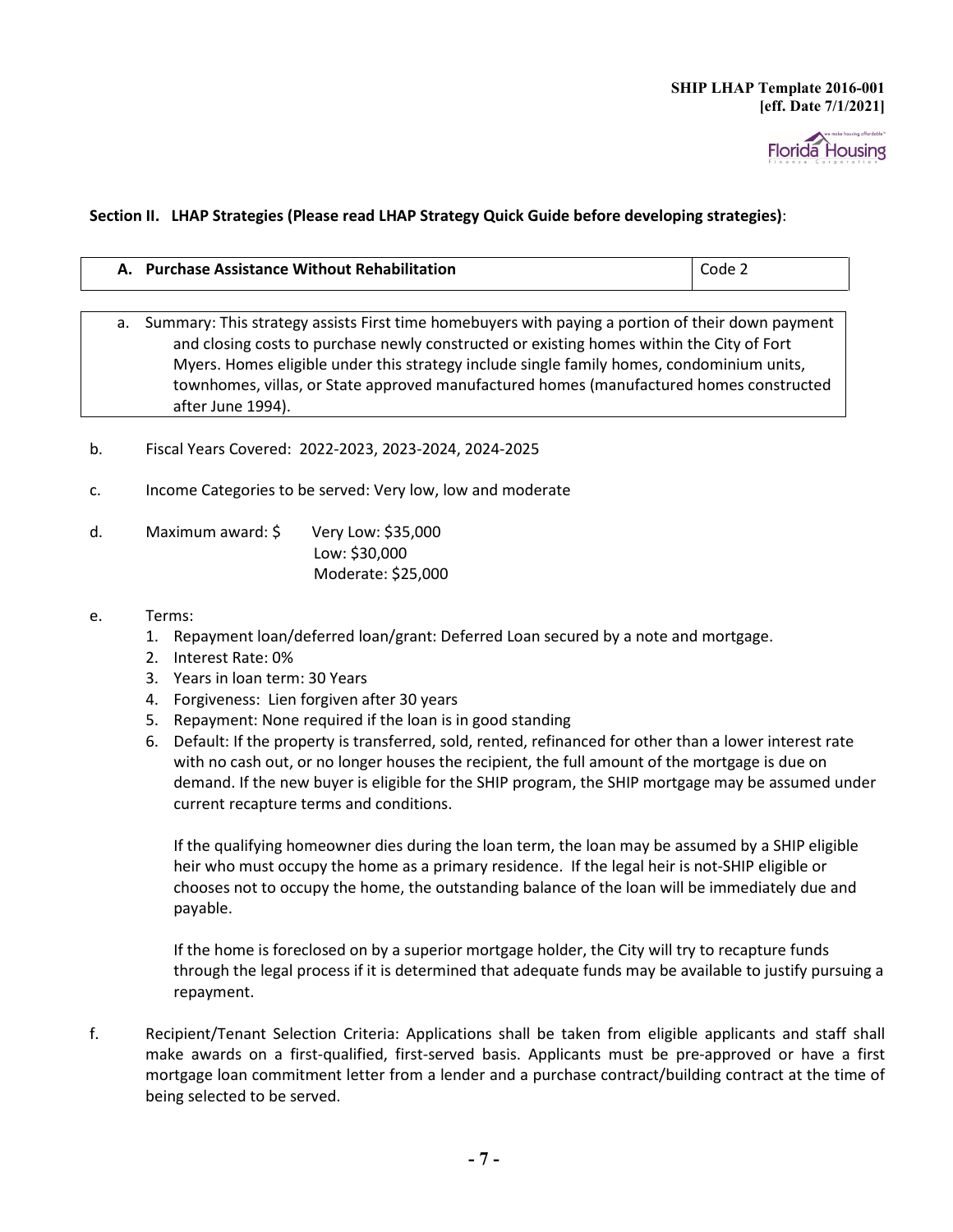

#### g. Sponsor Selection Criteria: N/A

h. Additional Information:This strategy may leverage CDBG funds and/or from private lending institutions. Any units or applicants receiving assistance from SHIP and other federal, state, or local programs shall be required to comply with any requirements specified by other programs in addition to SHIP program requirements. In the event the SHIP and CDBG programs have restrictions on the same issue, the more restrictive regulation shall take precedence. If one program is silent on the issue, the program with a regulation on the issue shall apply per Florida Administrative Code 67-37.007(17).

| <b>Owner Occupied Rehabilitation</b> | Code 3 |
|--------------------------------------|--------|
|--------------------------------------|--------|

a. Summary: SHIP funds will be used to provide rehabilitation of owner-occupied homes in the City. Manufactured homes are not eligible under this strategy. SHIP funds will be used to provide rehabilitation of owner-occupied homes. If repairs to the home are estimated to exceed \$75,000, applicant will be referred to the Demolition/Reconstruction strategy.

- b. Fiscal Years Covered: 2022-2023, 2023-2024, 2024-2025
- c. Income Categories to be served: Very low, low and moderate
- d. Maximum award: \$75,000
- e. Terms:
	- 1. Repayment loan/deferred loan/grant: Deferred Loan. Funds will be secured by a recorded mortgage and note. A lien in the amount of the assistance shall be placed on the property as a subordinate mortgage.
	- 2. Interest Rate: 0%
	- 3. Years in loan term: 10 years
	- 4. Forgiveness: Loan forgiven after 10 years
	- 5. Repayment: Not required if the loan is in good standing
	- 6. Default: If the property is transferred, sold, rented, refinanced for other than a lower interest rate, or no longer houses the owner before 10 years elapses, the full amount of the mortgage is due without interest.

If the qualifying homeowner dies, the heir is eligible for the SHIP Program, the SHIP mortgage may be assumed so long as all other SHIP requirements are met. If the heir is not eligible for the SHIP Program, the heir will be given 5 years to pay back the remaining balance of the SHIP Mortgage.

If the home is foreclosed on by a superior mortgage holder, the City will try to recapture funds through the legal process if it is determined that adequate funds may be available to justify pursuing a repayment.

f. Recipient/Tenant Selection Criteria: Eligible households will be served on a first-qualified, first-served basis, with preference given to Special Needs, Essential Services Personnel, and then households with life-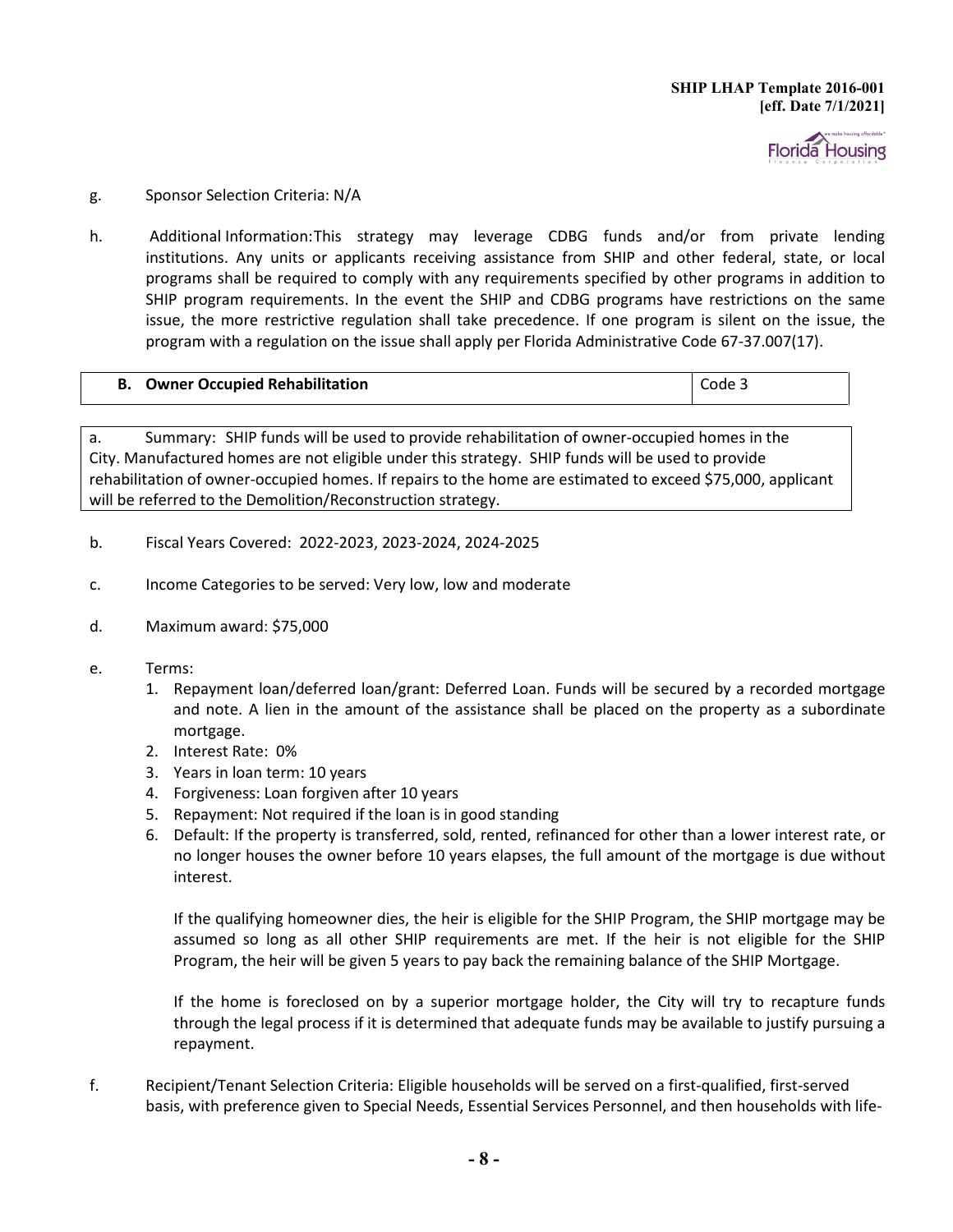

threatening health or safety issues. Staff shall make awards on the following criteria:

- 1. Recipients must be income eligible.
- 2. The homes must be located in the City limits of Fort Myers.
- 3. The homes must be owner-occupied dwellings.
- 4. Property must be homesteaded.
- 5. Recipients must be current with property taxes and insurance.
- g. Sponsor Selection Criteria: N/A
- h. Additional Information: This strategy may layer Community Development Block Grant (CDBG) funds along with funds from private lending institutions. Any units or applicants receiving assistance from SHIP and other federal, state, or local programs shall be required to comply with any requirements specified by other programs in addition to SHIP program requirements. In the event the SHIP and CDBG programs have restrictions on the same issue, the more restrictive regulation shall take precedence. If one program is silent on the issue, the program with a regulation on the issue shall apply per Florida Administrative Code 67-37.007(17).
	- 1. The improvements to be made must bring the condition of the housing unit up to the City's minimum housing standards and any federal housing quality standards as well as meet the quality standards established in 20 CFR Part 982.401. Under no circumstances shall improvements be made to only improve the aesthetics of the home.
	- 2. The value of the property after rehabilitation must not exceed 90% of the median purchase price (existing home) for the Fort Myers-Cape Coral Metropolitan Statistical Area. If the rehabilitated property will exceed 90% of the median purchase price, refer to federal programs for possible funding.

### **C. Demolition/Reconstruction Code 4 Code 4 Code 4 Code 4 Code 4**

a. Summary: The SHIP funds will be used to provide reconstruction of owner-occupied homes in the City. The SHIP funds will be used to provide demolition/reconstruction of owner-occupied homes.

- b. Fiscal Years Covered: 2022-2023, 2023-2024, 2024-2025
- c. Income Categories to be served: Very low, low and moderate
- d. Maximum award: \$225,000
- e. Terms:
	- 1. Repayment loan/deferred loan/grant: Deferred Loan. Funds will be secured by a recorded mortgage and note. A lien in the amount of the assistance shall be placed on the property as a subordinate mortgage.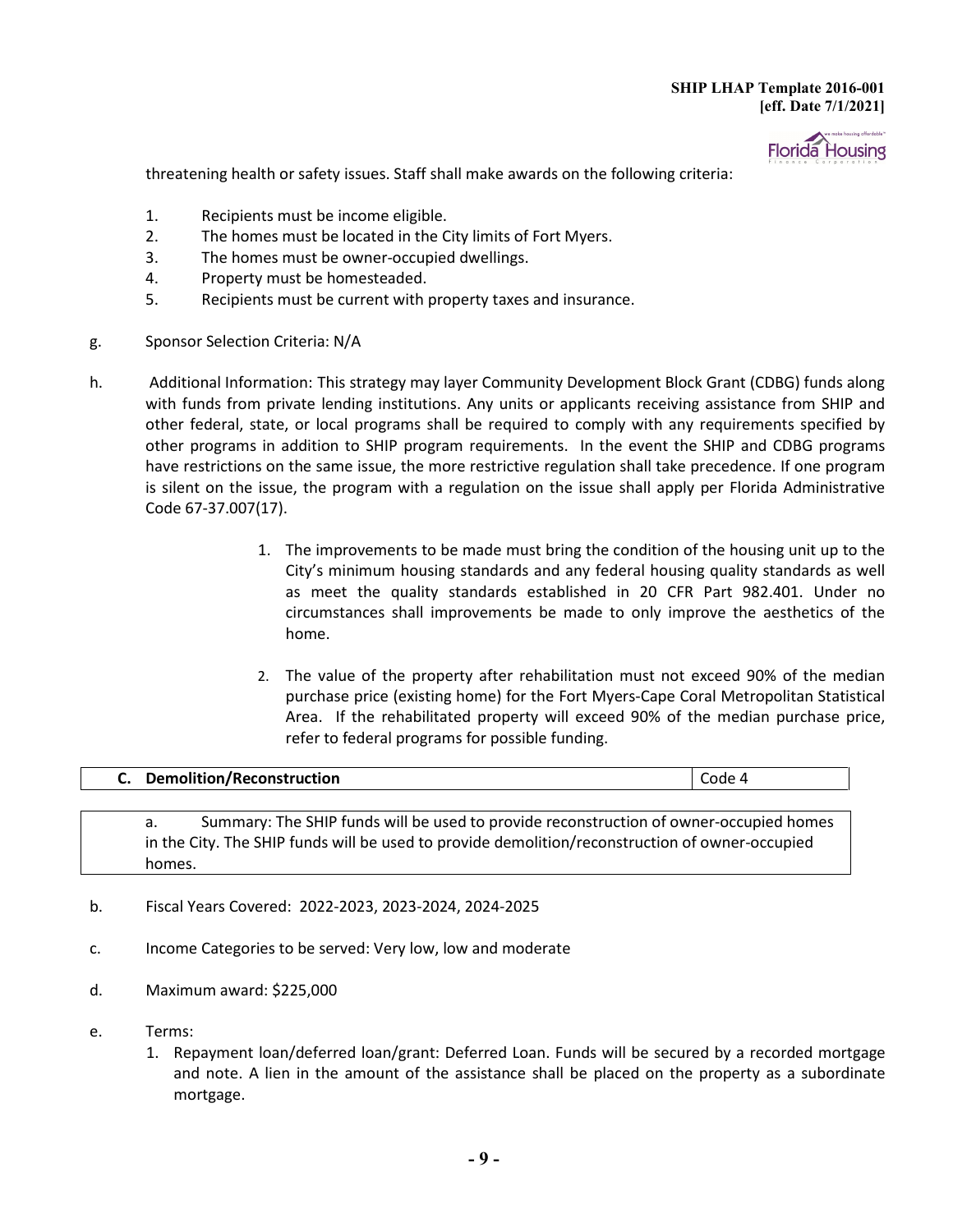

- 2. Interest Rate: 0 %
- 3. Years in loan term: 20 years
- 4. Forgiveness: Loan forgiven after 20 years
- 5. Repayment: Not required if loan is in good standing
- 6. Default: If the property is transferred, sold, rented, refinanced for other than a lower interest rate, or no longer houses the recipient before 20 years elapses, the full amount of the mortgage is due without interest. If the qualifying homeowner dies, the heir is eligible for the SHIP Program, the SHIP mortgage may be assumed so long as all other SHIP requirements are met. If the heir is not eligible for the SHIP Program, the heir will be given 5 years to pay back the remaining balance of the SHIP Mortgage.

If the home is foreclosed on by a superior mortgage holder, the City will try to recapture funds through the legal process if it is determined that adequate funds may be available to justify pursuing a repayment.

- f. Recipient/Tenant Selection Criteria: Eligible households will be served on a first-qualified, first-served basis, with reference given to applicants when an issue of health or safety will warrant priority after the established priority for Special Needs households. Household will only be awarded funds on a one-time basis. Staff shall make awards on the following criteria:
	- 1. Recipients must be income eligible.
	- 2. The homes must be located in the City limits of Fort Myers.
	- 3. The homes must be owner-occupied dwellings.
	- 4. Property must be homesteaded.
	- 5. Recipients must be current with property taxes and insurance.
- g. Sponsor Selection Criteria: N/A
- h. Additional Information: This strategy may layer Community Development Block Grant (CDBG) funds along with funds from private lending institutions. Any units or applicants receiving assistance from SHIP and other federal, state, or local programs shall be required to comply with any requirements specified by other programs in addition to SHIP program requirements. In the event the SHIP and CDBG programs have restrictions on the same issue, the more restrictive regulation shall take precedence. If one program is silent on the issue, the program with a regulation on the issue shall apply per Florida Administrative Code 67-37.007(12).

1. The reconstruction must be built to meet or exceed the City's minimum housing standards and any federal housing quality standards as well as meet the quality standards established in 20 CFR Part 982.401. Under no circumstances shall improvements be made to only improve the aesthetics of the home.

2. A commitment letter will not be submitted to property owner until funds are available to build reconstruction. However, if an emergency exists, the homeowner will be referred to the Emergency Rehabilitation Program until funds are available to reconstruct.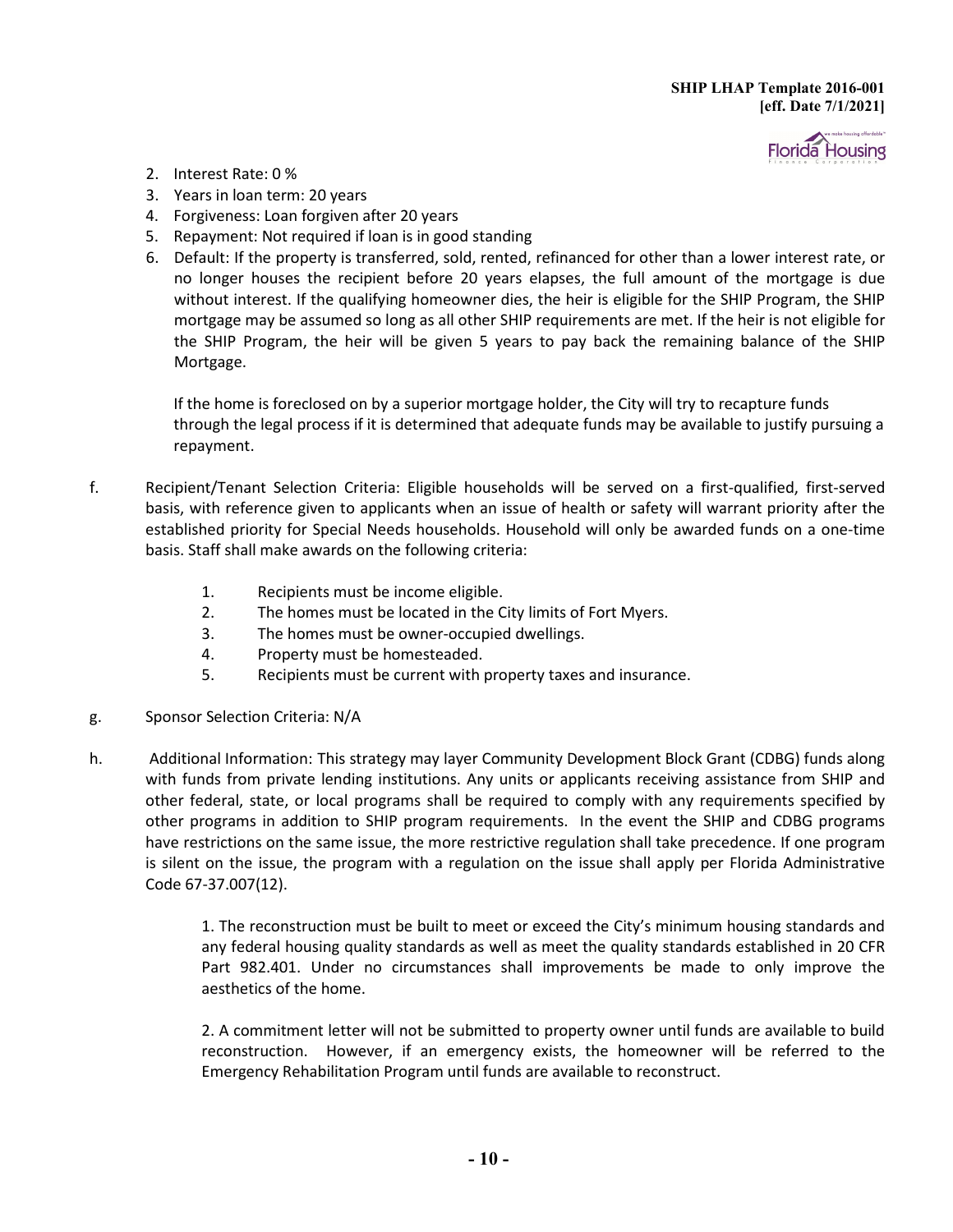**Florida** Housing

3. The value of the property after demolition/reconstruction must not exceed 90% of the median purchase price (existing home) for the Fort Myers-Cape Coral Metropolitan Statistical Area. If the rehabilitated property will exceed 90% of the median purchase price, refer to federal program for possible funding. The replacement will also include cost of demolition and land value.

This will assist participants with an outstanding first mortgage with permission from the lending institution.

| Disaster Assistance<br>ma<br>υ,<br>- - | ᅩ |
|----------------------------------------|---|
|                                        |   |

| а. | Summary: The Disaster Strategy aids households in the aftermath of a disaster as declared by the                                |
|----|---------------------------------------------------------------------------------------------------------------------------------|
|    | President of the United States or Governor of the State of Florida. This strategy will only be funded                           |
|    | and implemented in the event of a disaster using any funds that have not yet been encumbered or                                 |
|    | with additional disaster funds allocated by Florida Housing Finance Corporation. SHIP disaster funds                            |
|    | may be used for items such as, but not limited to:                                                                              |
|    |                                                                                                                                 |
|    | (a) purchase of emergency supplies for eligible households to weatherproof damaged homes;                                       |
|    | (b) interim repairs to avoid further damage; tree and debris removal required to make the<br>individual housing unit habitable; |
|    | (c) security deposit for eligible recipients that have been displaced from their homes due to<br>disaster;                      |
|    | (f) rental assistance for eligible recipients that have been displaced from their homes due to<br>disaster;                     |
|    | (g) temporary rent and utility payments for tenants financially impacted by declared disaster;                                  |
|    | (h) temporary mortgage and utility payments for homeowners financially impacted by<br>declared disaster;                        |
|    | (i) strategies included in the approved LHAP that benefit applicants directly affected by the<br>declared disaster.             |
|    | 1. (j) other activities as proposed by the counties and eligible municipalities and<br>approved by Florida Housing.             |
|    |                                                                                                                                 |

- b. Fiscal Years Covered: 2022-2023, 2023-2024, 2024-2025
- c. Income Categories to be served: Very low, low and moderate
- d. Maximum award: \$10,000
- e. Terms:
	- 1. Repayment loan/deferred loan/grant: Grant
	- 2. Interest Rate: N/A
	- 3. Years in loan term: N/A
	- 4. Forgiveness: N/A
	- 5. Repayment: N/A
	- 6. Default: N/A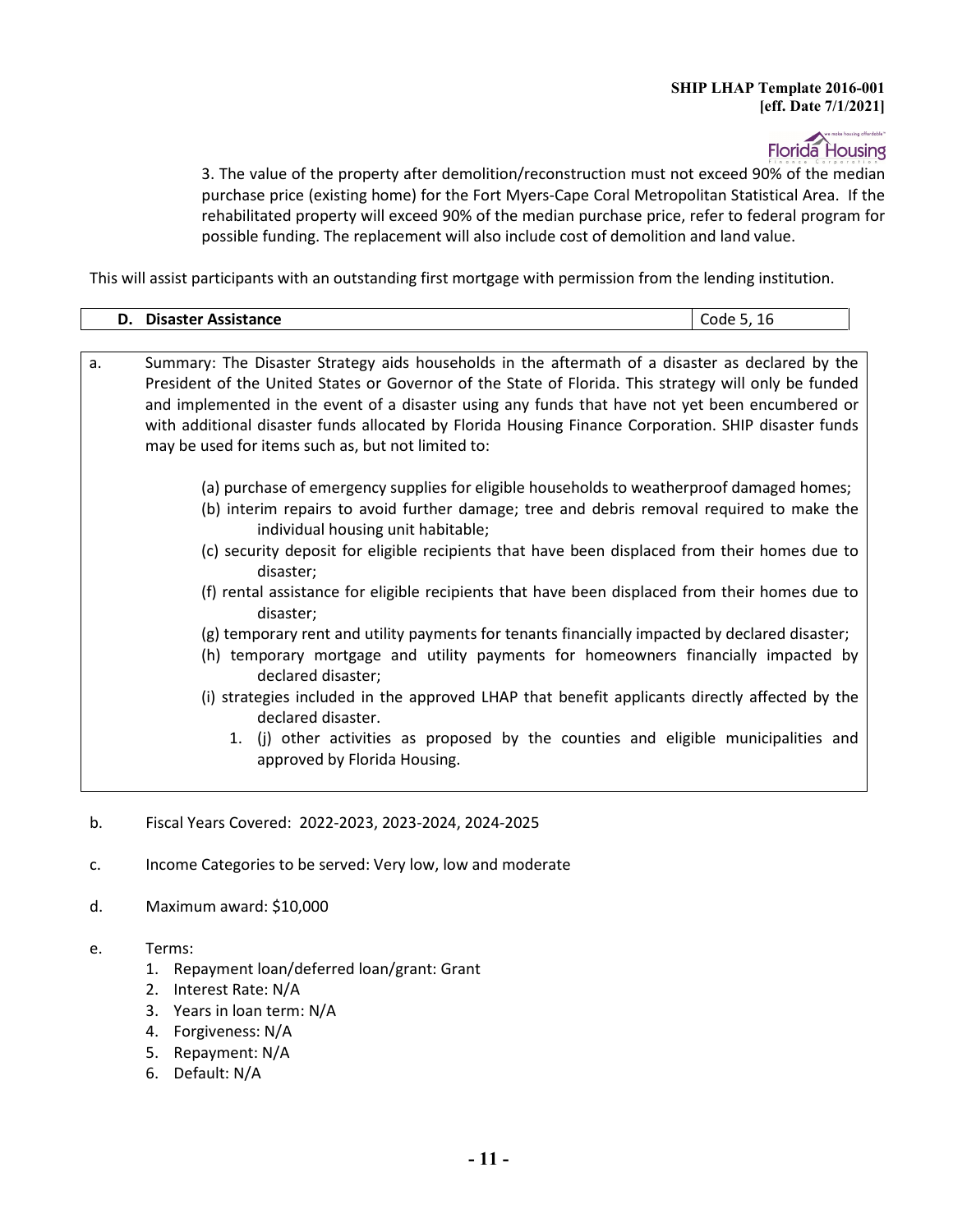

- f. Recipient/Tenant Selection Criteria: Applicants will be selected on a first-come, first-eligible basis.
- g. Sponsor Selection Criteria: N/A
- h. Additional Information: SHIP funds must be used for eligible applicants and eligible housing.

| Repair<br><br>-------<br>__ |
|-----------------------------|
|-----------------------------|

- a. Summary: SHIP funds will be used to provide emergency and substandard home repair. The emergency repair must be assessed by the City's Rehabilitation Specialist and must be determined to be an unsafe condition for the household. Life Safety and health issues and Elderly residents as defined by 420.004(8): Families where head of household or spouse is 62 years of age or older at the time of application will have priority under this strategy. Emergencies and substandard home repairs are defined below. If the emergency request is not defined on the list below, the Rehabilitation Specialist will approve or deny the request:
	- Structural components showing imminent collapse.
	- Inoperable/substandard heating and cooling systems.
	- Inoperable/substandard plumbing/leaks in walls or foundation.
	- Inoperable/substandard toilet or hot water heater.
	- Roof leaks causing electrical hazards, ceiling collapse or structural damage.
	- Inoperable/substandard electrical systems.
	- Collapsed or inoperable/substandard chimney or flue.
	- Inoperable/substandard sewage system, in either well or City metered system.
	- Handicap Accessibility
	- Security Devices
- b. Fiscal Years Covered: 2022-2023, 2023-2024, 2024-2025
- c. Income Categories to be served: Very low, low and moderate
- d. Maximum award: \$15,000
- e. Terms:
	- 1. Repayment loan/deferred loan/grant: Grant
	- 2. Interest Rate: 0%
	- 3. Years in loan term: N/A
	- 4. Forgiveness: N/A
	- 5. Repayment: N/A
	- 6. Default: N/A
- f. Recipient/Tenant Selection Criteria: Eligible households will be served on a first-qualified first-served basis, with preference given elderly or disabled applicants after the established priority for Special Needs households. Household will only be granted funds on a one- time basis. Staff shall make awards on a firstcome, first-qualified basis from all applicants meeting the following criteria: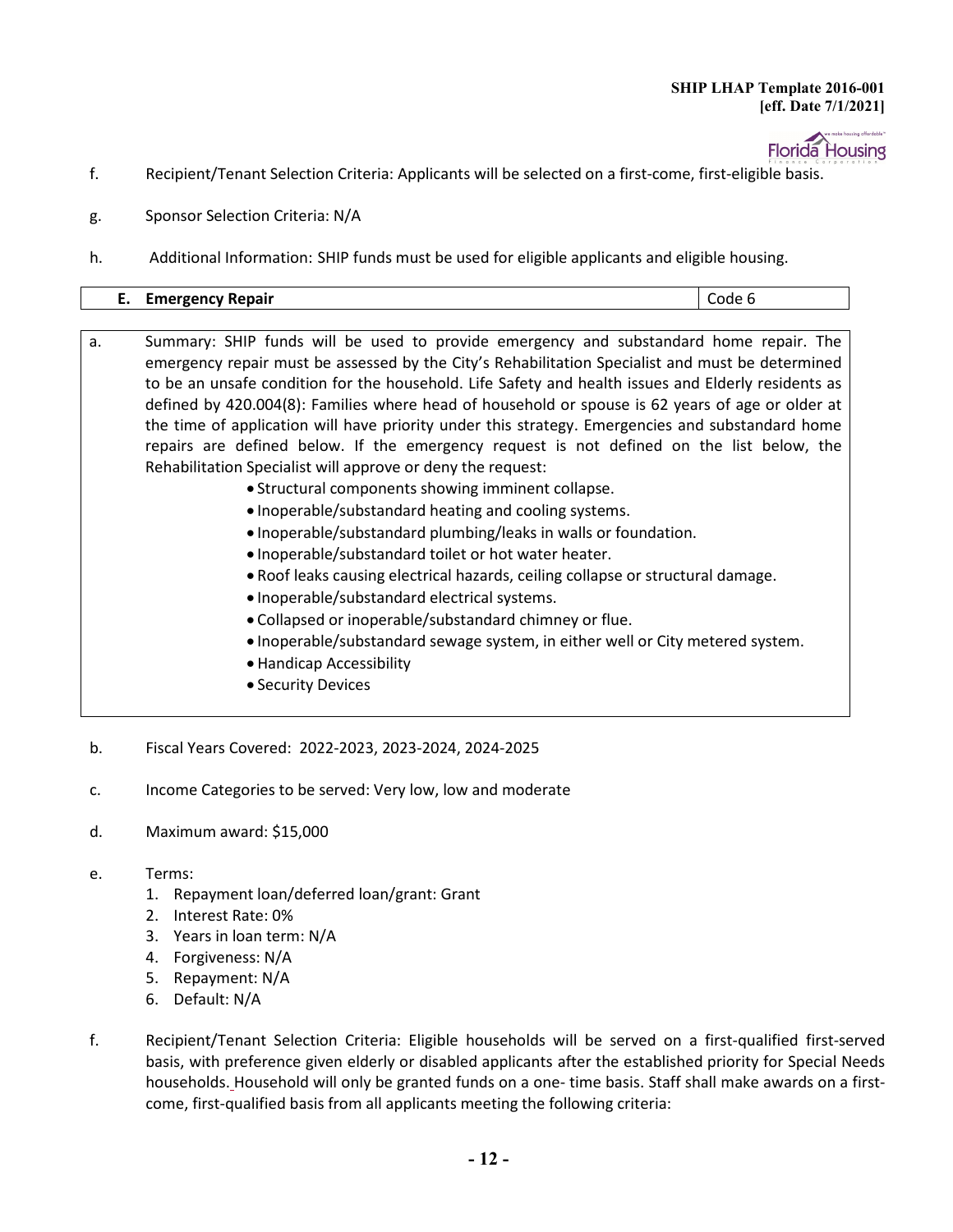

- 1. Recipients must be income eligible.
- 2. The homes must be located in the City limits of Fort Myers.
- 3. The homes must be owner-occupied dwellings.
- 4. Property must be homesteaded.
- 5. Recipients must be current with property taxes and insurance.
- g. Sponsor/Sub-recipient Selection Criteria: N/A
- h. Additional Information:This strategy may use CDBG funds along with funds from private lending institutions. Any units or applicants receiving assistance from SHIP and other federal, state, or local programs shall be required to comply with any requirements specified by other programs in addition to SHIP program requirements. In the event the SHIP and CDBG programs have restrictions on the same issue, the more restrictive regulation shall take precedence. If one program is silent on the issue, the program with a regulation on the issue shall apply per Florida Administrative Code 67-37.007(12).
	- 1. The improvements to be made must bring the condition of the housing unit up to the City's minimum housing standards and any federal housing quality standards as well as meet the quality standards established in 20 CFR Part 982.401. Under no circumstances shall improvements be made to only improve the aesthetics of the home.

| <b>Rental Rehabilitation</b><br>___________ |  |
|---------------------------------------------|--|

- a. Summary: SHIP funds will be used to provide rehabilitation of rental units in the City. Additionally, SHIP funds will be available to IRS approved non-profit organizations for the rehabilitation of rental units. Eligible activities include rehabilitation of rental housing for availability to eligible persons. Permitting, minor and major rehabilitation, weatherization, code compliance, emergency repairs, accessibility for persons with disabilities, and conversions are approved activities.
- b. Fiscal Years Covered: 2022-2023, 2023-2024, 2024-2025
- c. Income Categories to be served: Very low, low and moderate
- d. Maximum award: \$75,000 per unit, \$225 per project
- e. Terms :
	- 1. Repayment loan/deferred loan/grant: Deferred loan. Funds will be secured by a recorded mortgage and note. A lien in the amount of the assistance shall be placed on the property as a subordinate mortgage.
	- 2. Interest Rate: 0%
	- 3. Years in loan term: 10 years
	- 4. Forgiveness: Loan forgiven after 10 years
	- 5. Repayment: Not required if the loan Is in good standing.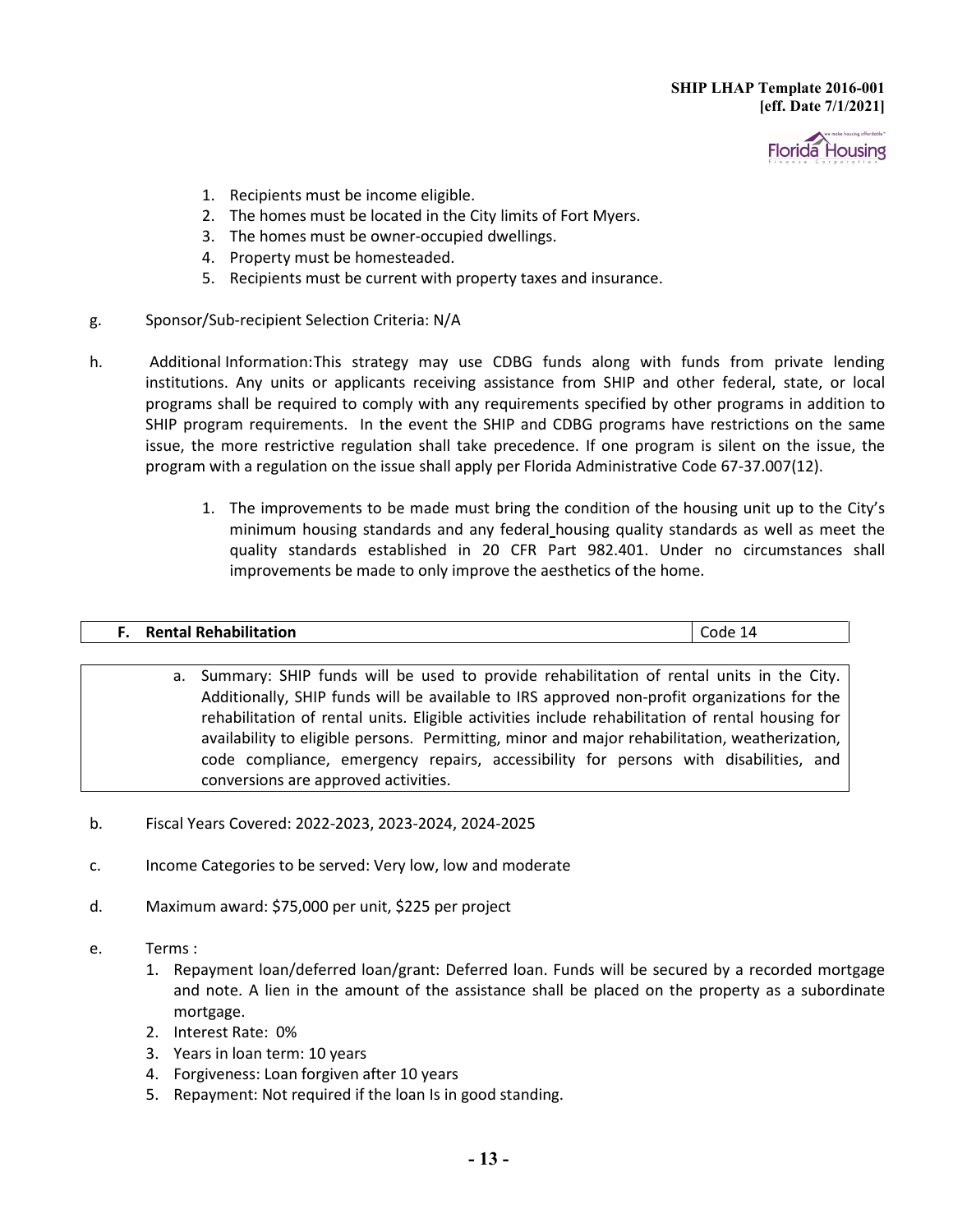# Florida Housing

6. Default: For all awards, a default will be determined as: sale, transfer, or conveyance of property; conversion to another use; failure to maintain standards for compliance as required by any of the funding sources. If any of these occur, the outstanding balance will be due and payable.

If the property is foreclosed on by a superior mortgage holder, the City will try to recapture funds through the legal process if it is determined that adequate funds may be available to justify pursuing a repayment.

- f. Recipient/Tenant Selection Criteria: Eligible households will be served on a first-qualified, first-served basis, with reference given to applicants when an issue of health or safety will warrant first priority.
- g. Sponsor Selection Criteria: SHIP funds are available to IRS approved non-profit organizations on a competitive basis according to the City's procurement procedures. Sponsor will maintain waiting lists on a first-qualified, first-served basis.
- h. Additional Information: Preference will be given to projects that guarantee ongoing affordability of each unit and have a mechanism to monitor and implement ongoing affordability of the units.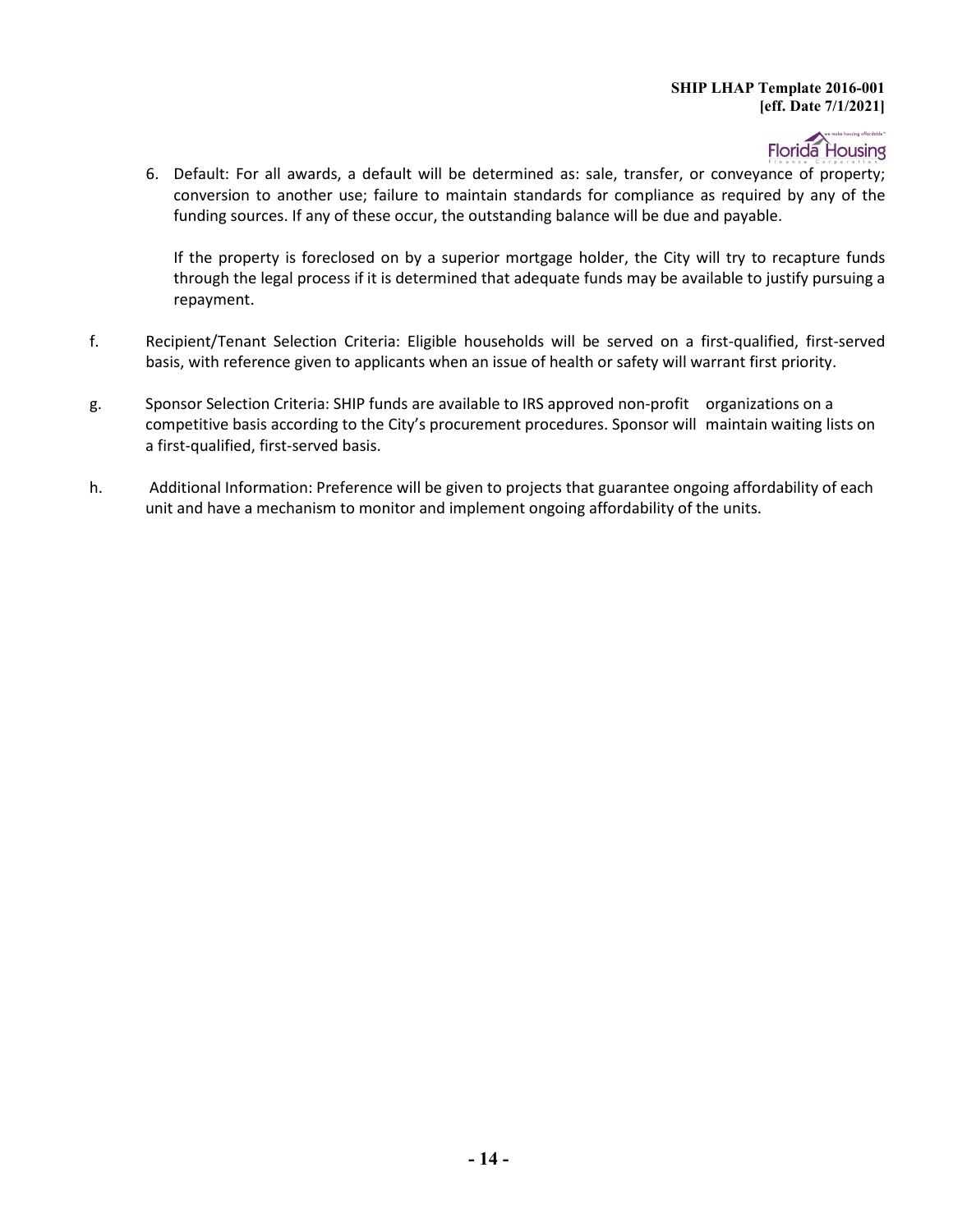

#### **III. LHAP Incentive Strategies**

In addition to the **required Incentive Strategy A and Strategy B**, include all adopted incentives with the policies and procedures used for implementation as provided in Section 420.9076, F.S.:

A. Name of the Strategy: **Expedited Permitting** Permits as defined in s. 163.3177 (6) (f) (3) for affordable housing projects are expedited to a greater degree than other projects.

#### **Provide a description of the procedures used to implement this strategy:**

The current permitting process begins in the Community Development Department's Permitting Division. The division receives a permit application for processing and determines if the Plan Review process is required or if the permit can be issued over the counter to the applicant based on the permit type. If a plan review process is required, all associated fees are collected at the time of application. If it is determined that the required permit can be issued over the counter, fees are collected, and the permit is issued.

The staff subsequently determines if the permit application is required to undergo an "expedited" review process or the "standard" review process. The general plan review process takes between 7 days for a residential project and 21 days for a commercial project. The current lists of expedited permits include city-owned property, affordable housing, and permits that can be issued over the counter.

The permit applications that undergo an "expedited" review process are processed, scanned and distributed immediately to the Plan Review. In addition, the files and plans are scanned and distributed electronically to the plan reviewers that are required to review the permit application. They are also notified by email of the need to "expedite" their review. The completion time for the expedited review process is approximately one to two business days and requires cooperation of all departments.

Upon completion of the Plan Review process, either a Plan Review comment letter or a fee sheet is generated and sent to the applicant to inform them of the outcome of the review process. Plans that have to be resubmitted or revised are processed and distributed using the same process (standard or expedited) that was used previously.

B. Name of the Strategy: **Ongoing Review Process** An ongoing process for review of local policies, ordinances, regulations and plan provisions that increase the cost of housing prior to their adoption.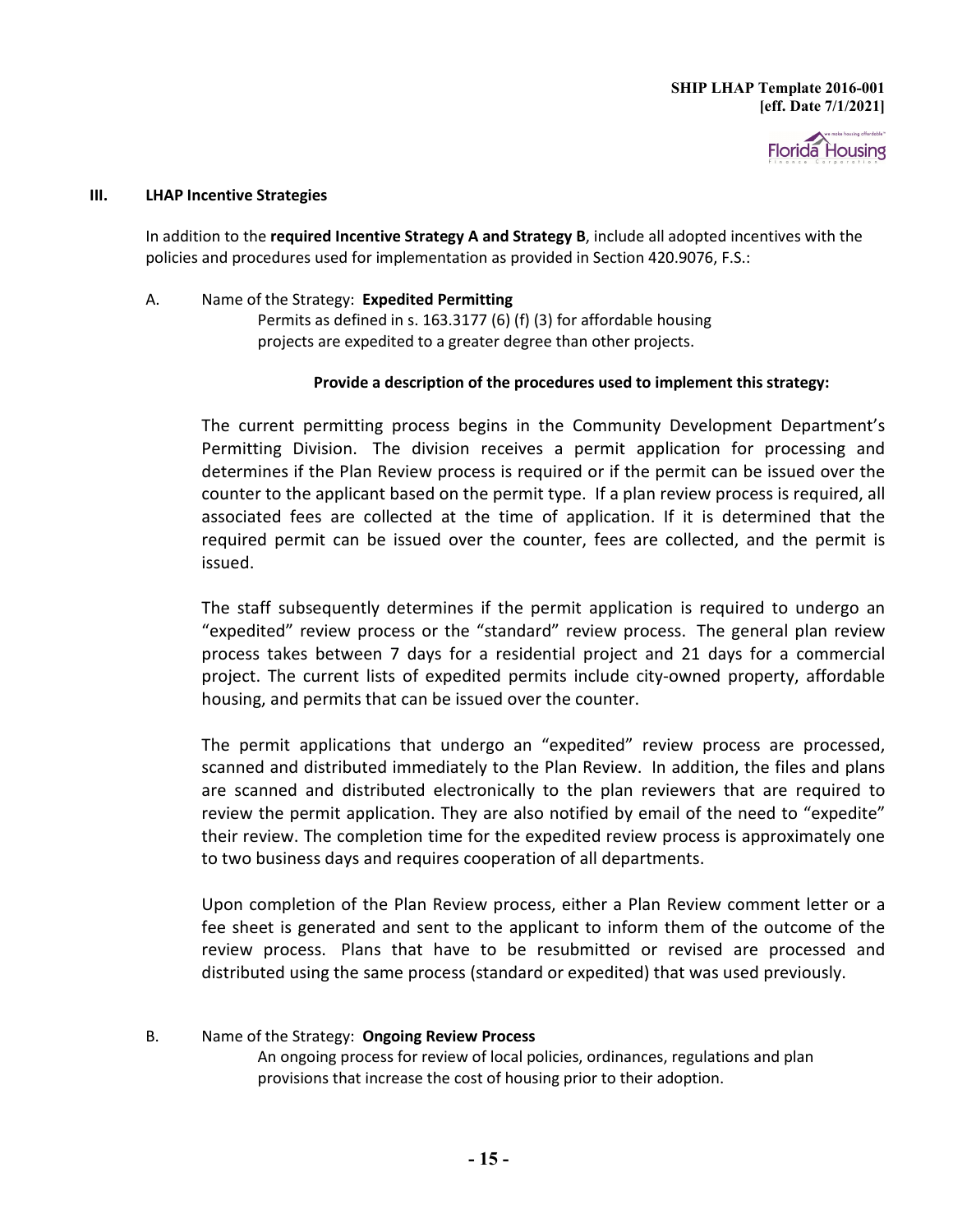

#### **Provide a description of the procedures used to implement this strategy:**

Housing and Development Planner will submit a request for Department Heads to assign staff to the Affordable Housing Taskforce. The Housing and Development Planner will act as the main person of contact for the taskforce. Additionally, the Planner will schedule quarterly meetings. Participating staff should inform the Planner and/or Community Development Director of any new policies or changes in their respective departments that may affect affordable housing. Additionally, the Planner may schedule joint meetings with the Affordable Housing Oversight Team and the Local Affordable Housing Advisory Committee, as needed. The Housing and Real Estate Division will create a checklist of items that may increase the cost of housing and provide to team. Major policy request will be reported directly to the Community Development Director. The Affordable Housing Oversight Team and the Local Affordable Housing Advisory Committee will be responsible for making recommendations on policy changes, code amendments, and/or any other items that may affect the cost of affordable housing.

#### C. **Other Incentive Strategies Adopted:**

#### **MODIFICATION OF IMPACT FEES**

Impact Fees often increase the cost of housing thus limiting the availability of affordable housing and/or the number of developers willing to provide affordable housing. The purpose of an impact fee waiver is to modify impact fee requirements by reducing or waiving fees.

Established policy and procedures: In both Lee County and the City of Fort Myers, the imposition of impact fees, except school impact fees, is waived for residential construction zone located within the boundaries. Also, the collection rates for Road, School and Regional Park impact fees is reduced in accordance to the following schedule:

|       | <b>Expiration Date</b><br><b>Commencement Date</b> |                                |  |
|-------|----------------------------------------------------|--------------------------------|--|
| 45%   | March 7, 2018                                      | March 6, 2019                  |  |
| 47.5% | March 7, 2019                                      | March 6, 2020                  |  |
| 50%   | March 7, 2020                                      | March 8, 2021                  |  |
| 52.5% | March 9, 2021                                      | March 9, 2022                  |  |
| 55%   | March 10, 2022                                     | until further action by LCBOCC |  |

#### **FLEXIBLE DENSITIES**

Allowing flexible densities provides opportunities for developers to be more flexible in their pricing and provide more affordable housing.

Established policy and procedures: The existing Land Development Code allows for a variety of density options.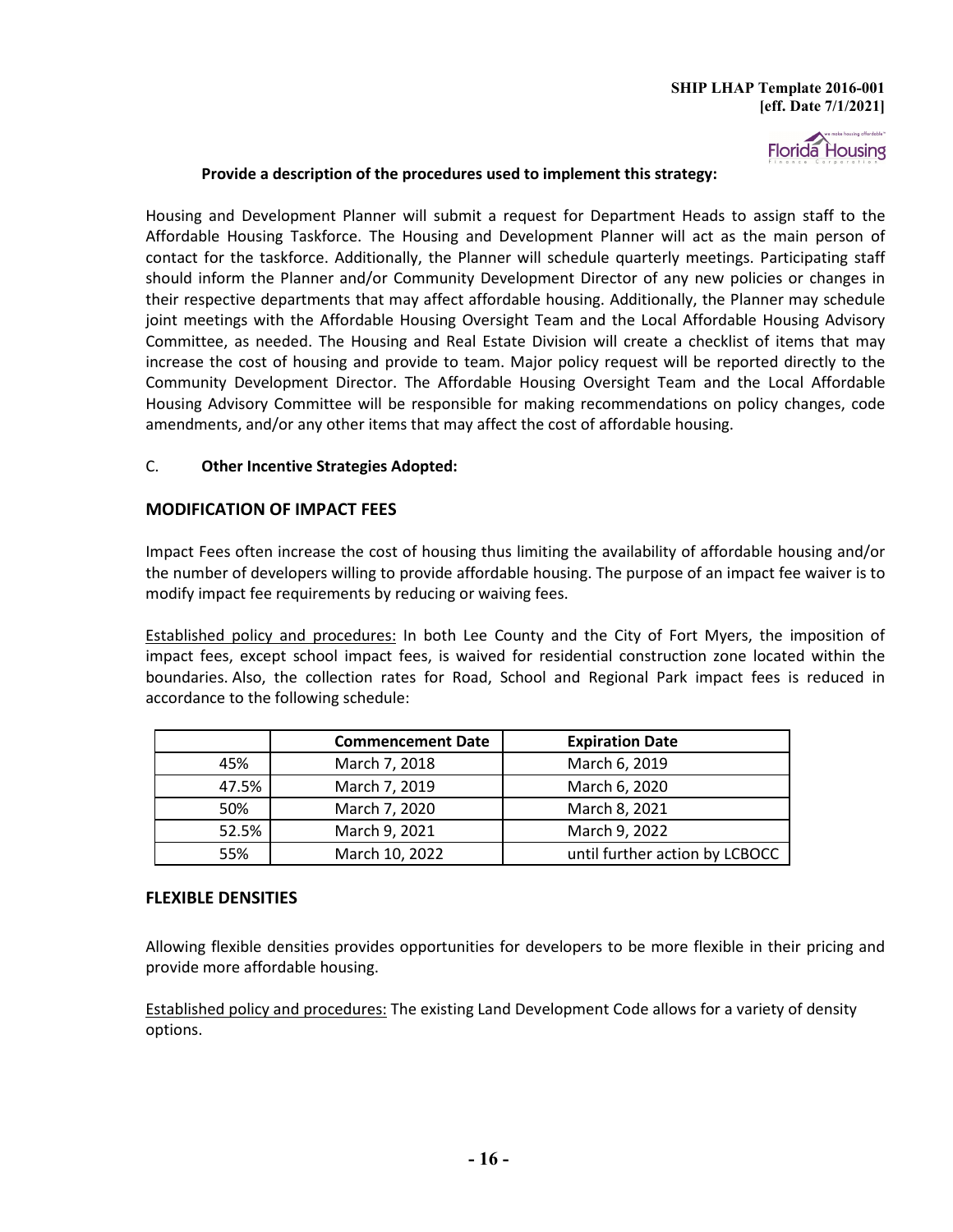

#### **RESERVATION OF INFRASTRUCTURE CAPACITY**

With the requirements that new development cannot occur without infrastructure capacity, there is a growing need to ensure capacity is reserved in the water, sanitary sewer, transportation, and school systems for affordable housing.

Established policy and procedures:There is no current policy to reserve infrastructure capacity. This is decided on a case- by-case basis and per each development.

#### **PARKING AND SETBACK REQUIREMENTS**

Surface parking for multi-family developments consumes an exorbitant amount of land that can be used for additional development.

Established policy and procedures: The current code requires the following for parking and setbacks

#### **Single-family**:

Two (2) parking spaces per dwelling unit with a twenty (20'), twenty-five (25') feet front setbacks

#### **Multifamily:**

 1 bedroom or studio: 1.5 spaces per unit, 2+ bedrooms: 2 spaces per unit Visitor: 1 space per 15 units with a fifteen (15') feet for multi-family

#### **AFFORDABLE ACCESSORY RESIDENTIAL UNITS**

Accessory Dwellings provide supplementary housing that can be integrated into existing single-family neighborhoods to provide a typically lower priced housing alternative with little or no negative impact on the character of the neighborhood.

Established policy and procedures: Accessory Dwelling units are permitted, but may not be leased, rented, or utilized for commercial purposes.

#### **FLEXIBLE LOT CONFIGURATIONS**

Flexible Lot Configurations provide flexibility for owners with substandard or small lot configurations.

Established policy and procedures: Flexible lot configurations are not allowed by-right for affordable housing projects, but the City encourage and allow zero lot-line, angled lots, and other lot configurations.

#### **MODIFICATION OF STREET REQUIREMENTS**

On-street parking cuts cost from excess parking areas. Reduced pavement widths cut costs and increases safety for both the pedestrian and vehicle driver.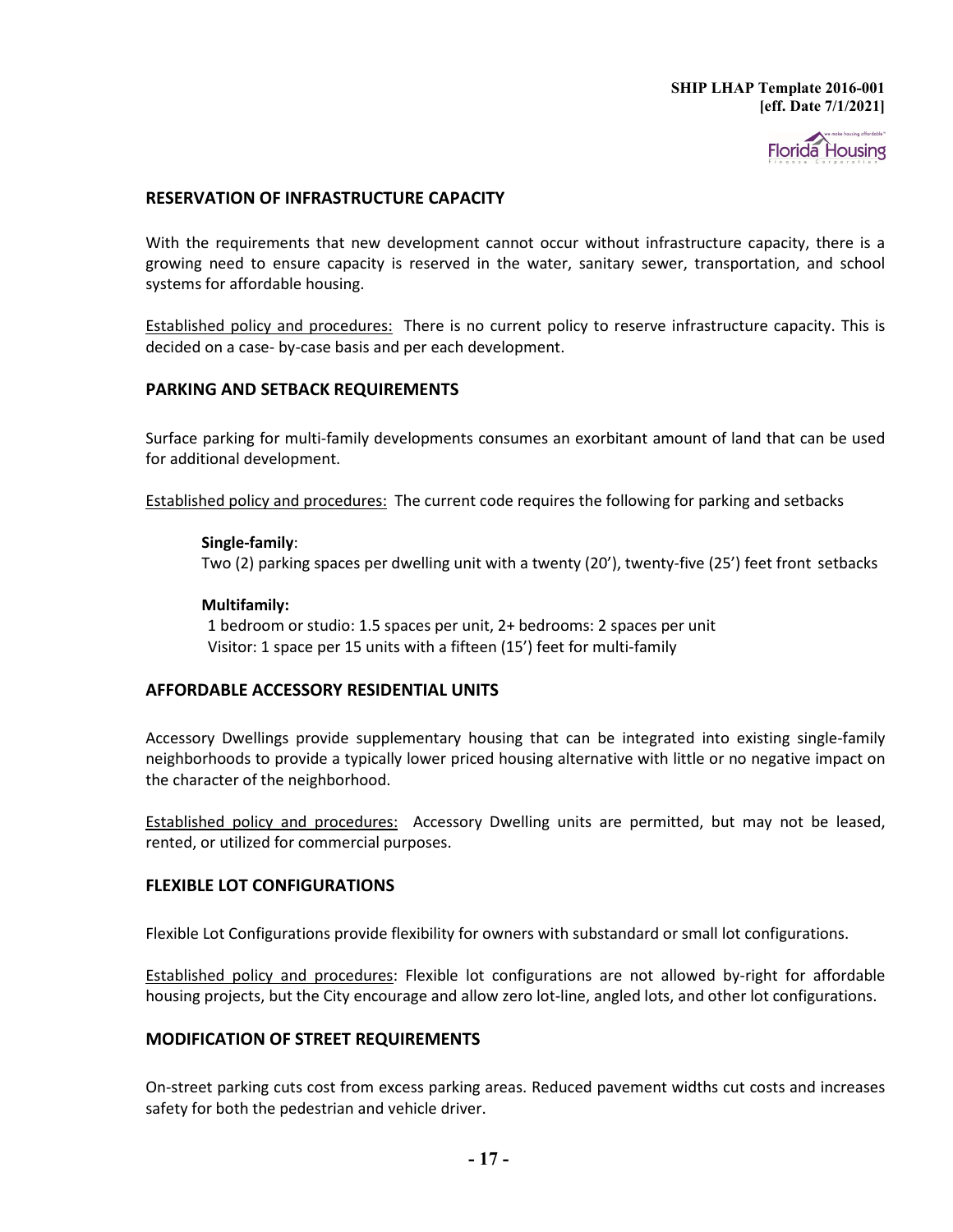

Established policy and procedures: The existing code requires each traffic lane shall be a minimum of 12 feet in width on a public local road and the road shall be 50 feet in width with curb and gutter and 60 with swale. Each traffic lane shall be a minimum of ten feet in width with a two-foot mountable curb for private roads in residential communities. Additional lanes shall be constructed as needed to maintain the level of service standard on all streets and intersections. Deceleration or turning lanes shall be provided where deemed necessary and constructed in accordance with the turn lane policy

Private community roadways shall be built to City roadway specifications as if a public roadway.

#### **PUBLIC LAND INVENTORY**

Established policy and procedures: The City of Fort Myers Housing and Real Estate Division currently holds the Land Bank Inventory of vacant lots and structures throughout the City. Annually, the Real Estate Division identifies City Lots that are suitable for affordable housing. The Administration Section 2-38 Conveyance of City property, and Section 2-39 Acquisition of Fort Myers Land Development code regulates the sell and purchase of property. In addition, State Statue 163.380 requires the City to inventory vacant lots that were approved for affordable residential development and approved the list by City ordinance and submit to the State. The list is requires updating every three years.

#### **SUPPORT OF DEVELOPMENT NEAR TRANSPORTATION HUBS**

With the possibility of fuel costs increasing and the downturn in the economy, it is more important than ever to live near public transportation and areas with opportunities for employment.

Established policy and procedures**:** Affordable housing development near Transportation Hubs is addressed in the Future Land Use section of the Comprehensive Plan.

#### **INCLUSIONARY ZONING**

Inclusionary Zoning assists in the preparation of mixed-use environments with multiple housing types and income levels. By linking the production of affordable housing to private market development, inclusionary zoning expands the supply of affordable housing while dispersing affordable units throughout the municipality.

Established policy and procedures**:** The City does not have Inclusionary Zoning.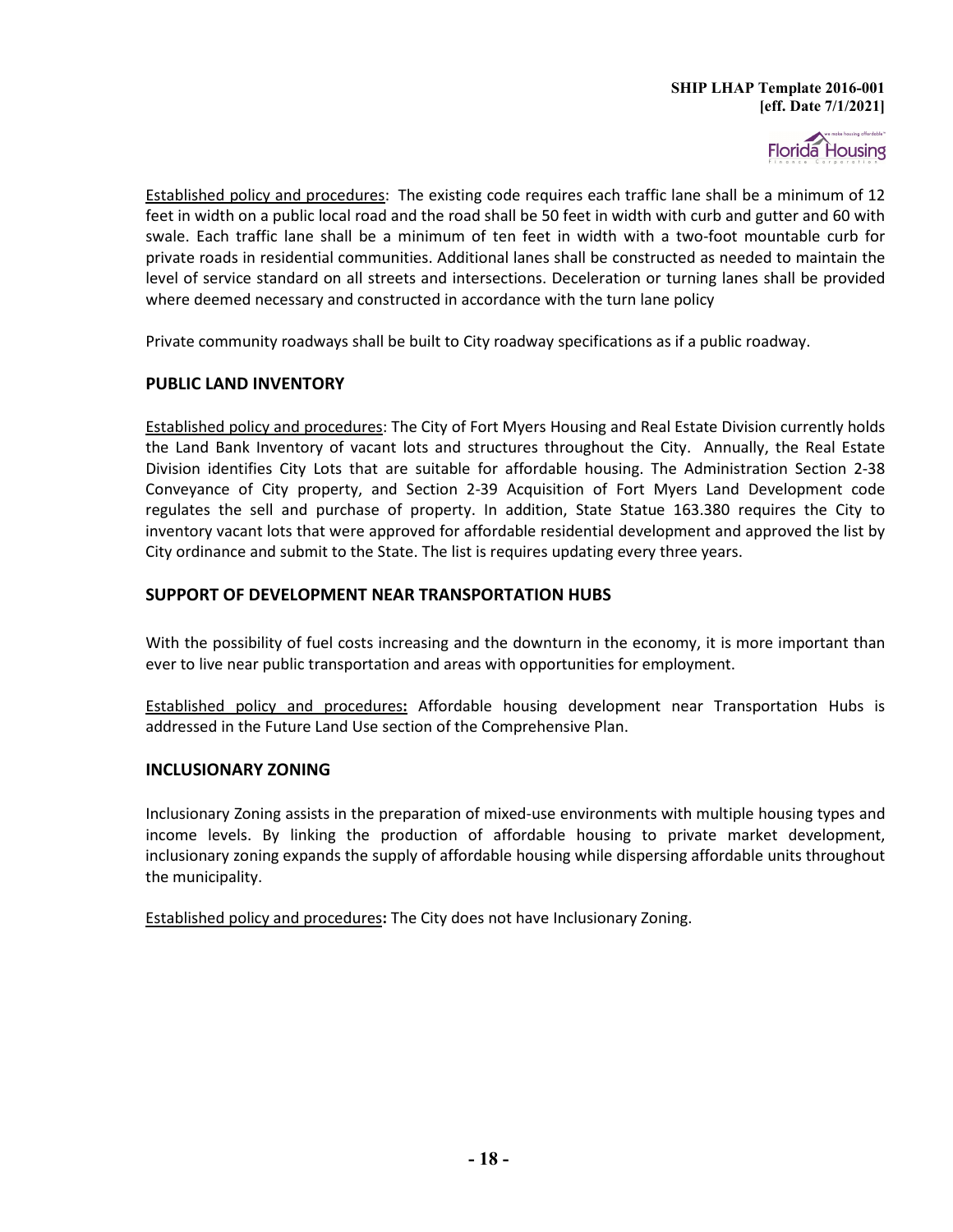

#### **IV. EXHIBITS:**

Required

- A. Administrative Budget for each fiscal year covered in the Plan.
- B. Timeline for Estimated Encumbrance and Expenditure.
- C. Housing Delivery Goals Chart (HDGC) For Each Fiscal Year Covered in the plan.
- D. Signed LHAP Certification.
- E. Signed, dated, witnessed or attested adopting resolution.

#### **Optional**

- F. Ordinance: (If changed from the original creating ordinance).
- G. Interlocal Agreement (Required if applicable).
- H. Other Documents Incorporated by Reference.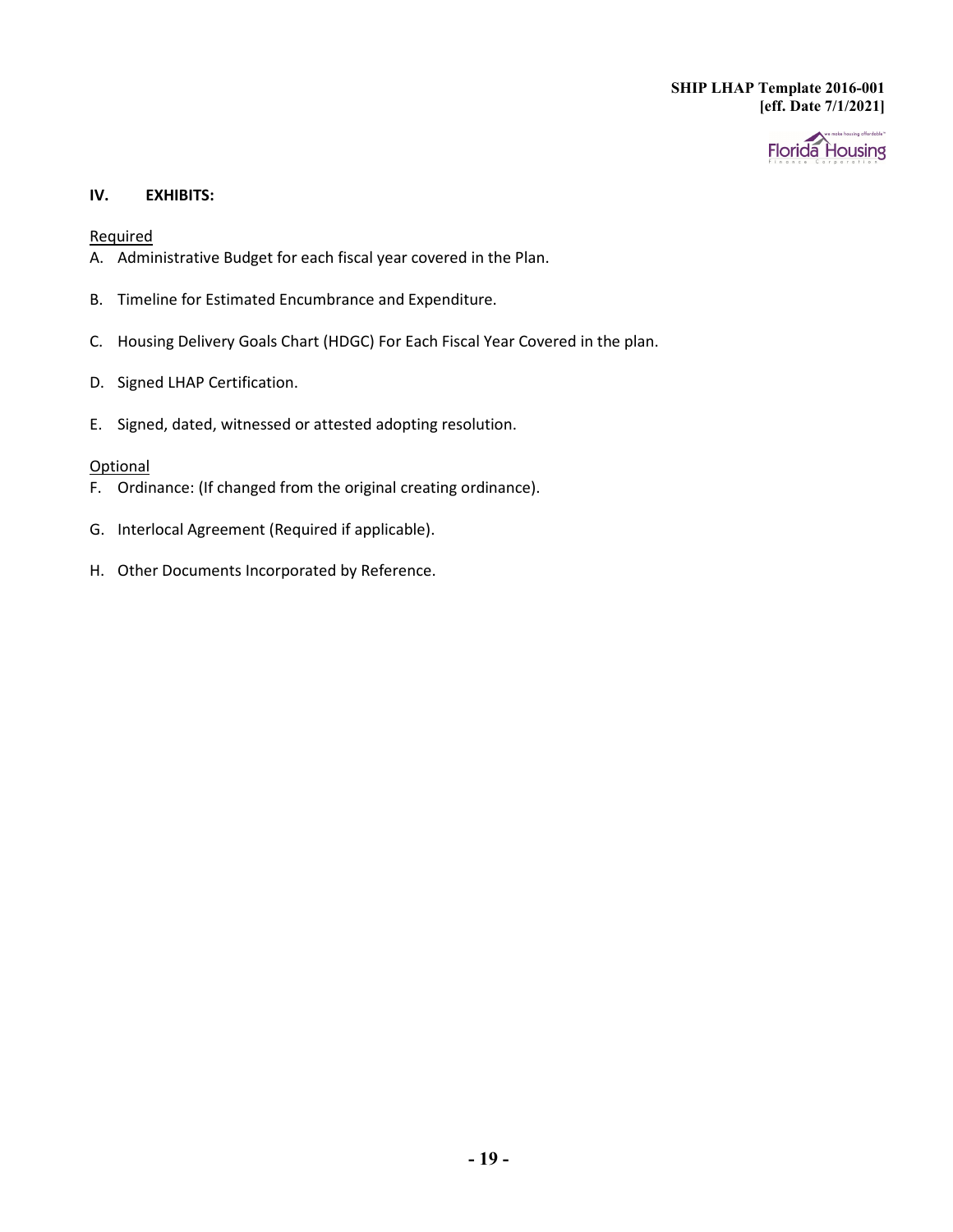**Exhibit A (2022)**

# **CITY OF FORT MYERS**

| <b>Fiscal Year: 2022-2023</b>                                                                                                                                                 |    |                    |  |
|-------------------------------------------------------------------------------------------------------------------------------------------------------------------------------|----|--------------------|--|
| <b>Estimated SHIP Funds for Fiscal Year:</b>                                                                                                                                  | \$ | 877,481.00         |  |
| <b>Salaries and Benefits</b>                                                                                                                                                  | \$ | 81,000.00          |  |
| <b>Office Supplies and Equipment</b>                                                                                                                                          | \$ | 1,000.00           |  |
| Travel Per diem Workshops, etc.                                                                                                                                               | \$ | 4,000.00           |  |
| Advertising                                                                                                                                                                   | \$ | 1,750.00           |  |
| Other*                                                                                                                                                                        | \$ |                    |  |
| Total                                                                                                                                                                         | \$ | 87,750.00          |  |
| Admin %                                                                                                                                                                       |    | 10.00%             |  |
|                                                                                                                                                                               |    | <b>Over Budget</b> |  |
| <b>Fiscal Year 2023-2024</b>                                                                                                                                                  |    |                    |  |
| <b>Estimated SHIP Funds for Fiscal Year:</b>                                                                                                                                  | \$ | 877,481.00         |  |
| <b>Salaries and Benefits</b>                                                                                                                                                  | \$ | 81,000.00          |  |
| <b>Office Supplies and Equipment</b>                                                                                                                                          | \$ | 1,000.00           |  |
| Travel Per diem Workshops, etc.                                                                                                                                               | \$ | 4,000.00           |  |
| Advertising                                                                                                                                                                   | \$ | 1,750.00           |  |
| Other*                                                                                                                                                                        | \$ |                    |  |
| Total                                                                                                                                                                         | \$ | 87,750.00          |  |
| Admin %                                                                                                                                                                       |    | 10.00%             |  |
|                                                                                                                                                                               |    | <b>Over Budget</b> |  |
| <b>Fiscal Year 2024-2025</b>                                                                                                                                                  |    |                    |  |
| <b>Estimated SHIP Funds for Fiscal Year:</b>                                                                                                                                  | \$ | 877,481.00         |  |
| <b>Salaries and Benefits</b>                                                                                                                                                  | \$ | 81,000.00          |  |
| <b>Office Supplies and Equipment</b>                                                                                                                                          | \$ | 1,000.00           |  |
| Travel Per diem Workshops, etc.                                                                                                                                               | \$ | 4,000.00           |  |
| Advertising                                                                                                                                                                   | \$ | 1,750.00           |  |
| Other*                                                                                                                                                                        | \$ |                    |  |
| Total                                                                                                                                                                         | \$ | 87,750.00          |  |
| Admin %                                                                                                                                                                       |    | 10.00%             |  |
|                                                                                                                                                                               |    | <b>Over Budget</b> |  |
| *All "other" items need to be detailed here and are subject to review and approval by<br>the SHIP review committee. Project Delivery Costs that are outside of administrative |    |                    |  |

costs are not to be included here, but must be detailed in the LHAP main document. Details: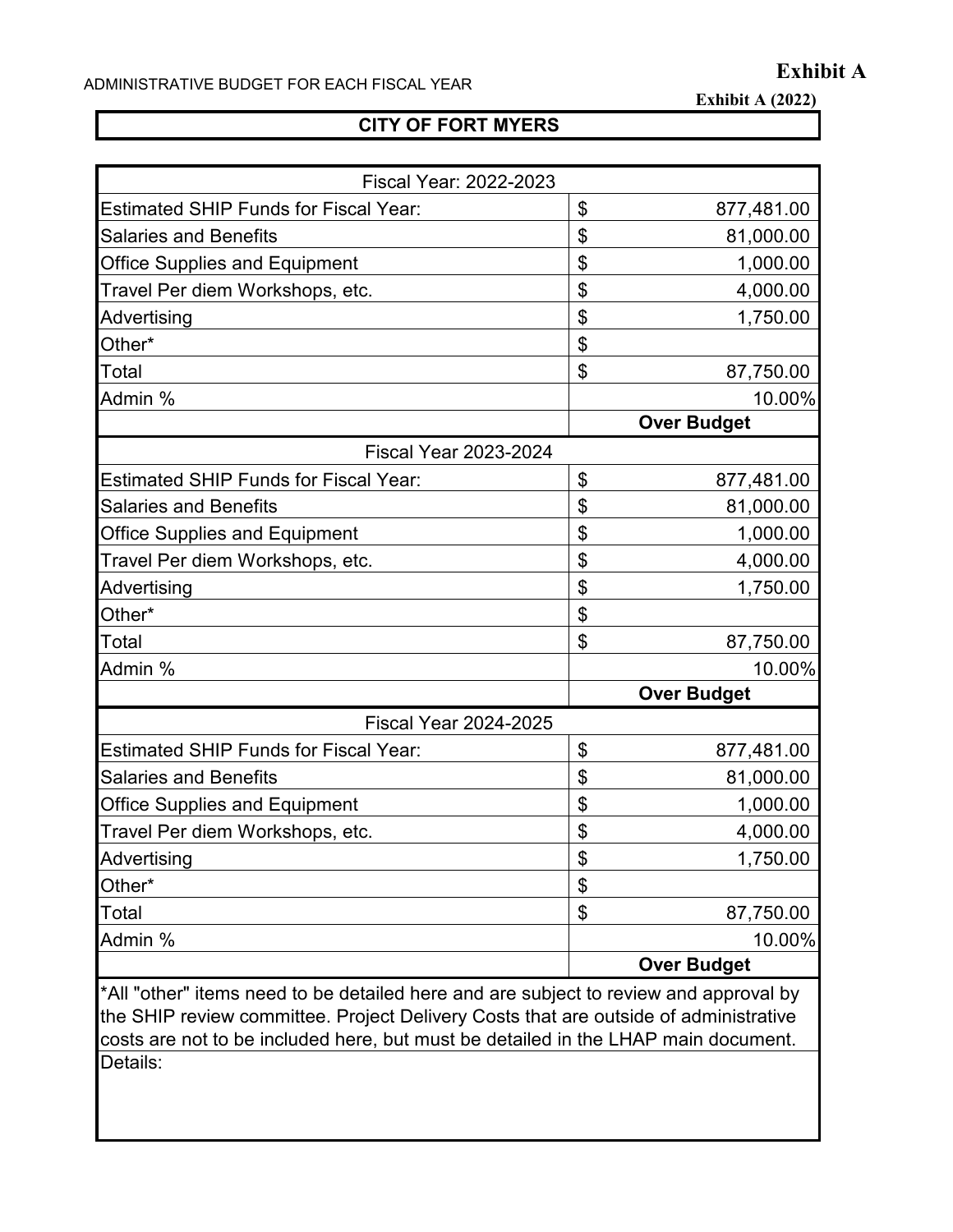#### **Exhibit B Timeline for SHIP Expenditures**

**CITY OF FORT MYERS** affirms that funds allocated for these fiscal years will meet the following deadlines:

| <b>Fiscal Year</b>     | <b>Encumbered</b> | Expended  | <b>Interim</b> | <b>Closeout</b> |
|------------------------|-------------------|-----------|----------------|-----------------|
|                        |                   |           | Report         | Report          |
| 2022-2023              | 6/30/2024         | 6/30/2025 | 9/15/2024      | 9/15/2025       |
| 2023-2024              | 6/30/2025         | 6/30/2026 | 9/15/2025      | 9/15/2026       |
| 6/30/2026<br>2024-2025 |                   | 6/30/2027 | 9/15/2026      | 9/15/2027       |

 If funds allocated for these fiscal years is not anticipated to meet expenditure deadlines, Florida Housing Finance Corporation will be notified according to the following chart:

| <b>Fiscal Year</b> | <b>Funds Not</b><br><b>Expended</b> | <b>Closeout AR</b><br><b>Not</b> |
|--------------------|-------------------------------------|----------------------------------|
|                    |                                     | <b>Submitted</b>                 |
| 2022-2023          | 3/30/2025                           | 6/15/2025                        |
| 2023-2024          | 3/30/2026                           | 6/15/2026                        |
| 2024-2025          | 3/30/2027                           | 6/15/2027                        |

 **Requests for Expenditure Extensions (close-out year ONLY) must be received by FHFC by June 15 of the [robert.dearduff@floridahousing.org](mailto:robert.dearduff@floridahousing.org) and [cameka.gardner@floridahousing.org](mailto:cameka.gardner@floridahousing.org) and include: year in which funds are required to be expended. The extension request shall be emailed to** 

- 1. A statement that "(city/county) requests an extension to the expenditure deadline for fiscal year \_\_\_\_\_\_\_\_\_\_\_\_\_\_\_\_\_\_\_\_\_.
- 2. The amount of funds that is not expended.
- 3. The amount of funds that is not encumbered or has been recaptured.
- 4. A detailed plan of how/when the money will be expended.

 *Note: an extension to the expenditure deadline (June 30) does not relieve the requirement to submit (September 15) the annual report online detailing all funds that have been expended. Please email [cameka.gardner@floridahousing.org](mailto:cameka.gardner@floridahousing.org) when you are ready to "submit" the AR.* 

#### *Other Key Deadlines:*

 AHAC reports are now due annually by December 31. Local governments receiving the minimum (or less) allocation may choose not to report.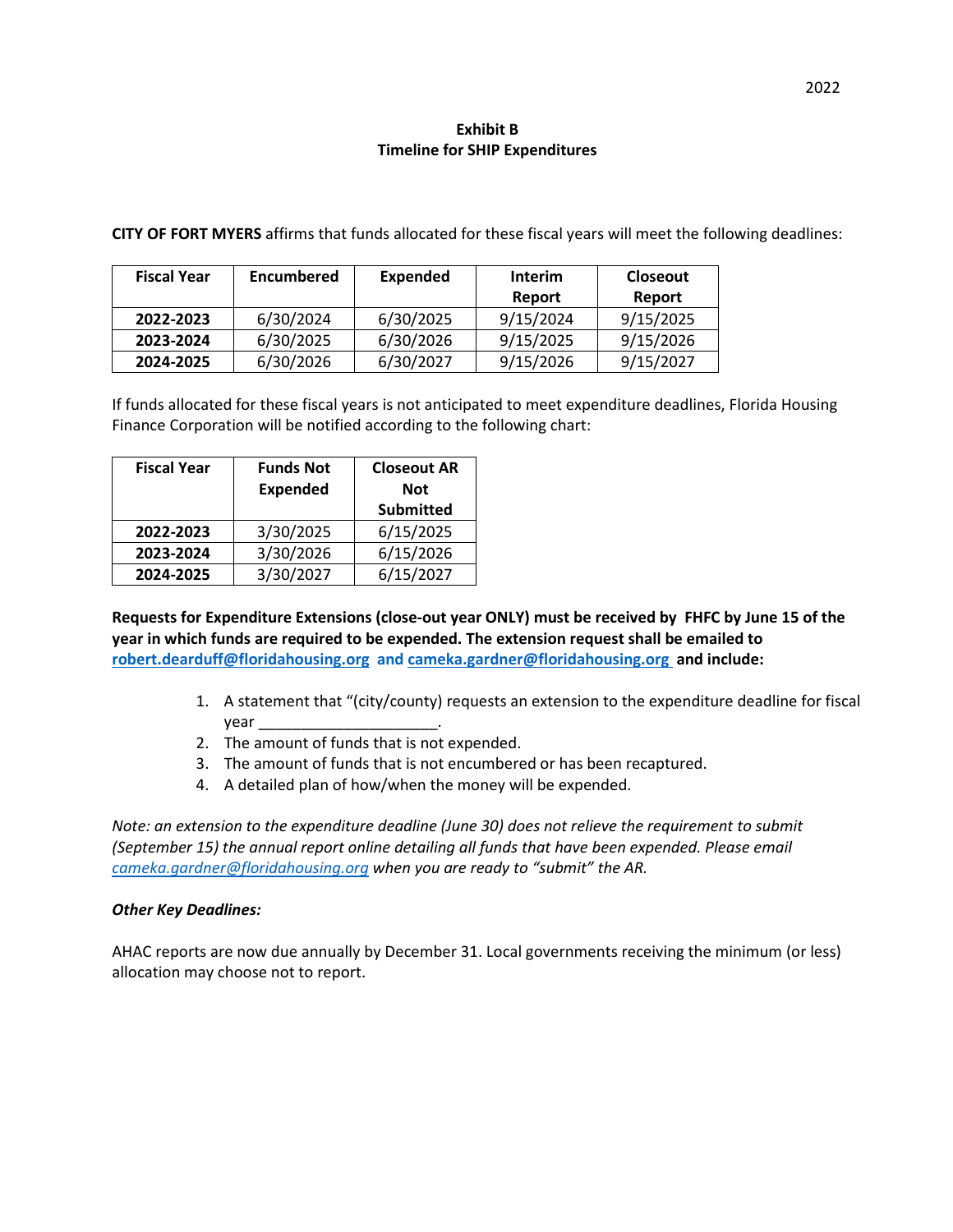|  | <b>LHAP Exhibt C 2021</b> |  |
|--|---------------------------|--|
|--|---------------------------|--|

|                         | <b>FLORIDA HOUSING FINANCE CORPORATION</b>            |                                       |                  |                                    |                       |                    |                     |                    |              |                         |              |          |  |  |
|-------------------------|-------------------------------------------------------|---------------------------------------|------------------|------------------------------------|-----------------------|--------------------|---------------------|--------------------|--------------|-------------------------|--------------|----------|--|--|
|                         | <b>HOUSING DELIVERY GOALS CHART</b>                   |                                       |                  |                                    |                       |                    |                     |                    |              |                         |              |          |  |  |
|                         |                                                       |                                       |                  |                                    | 2022-2023             |                    |                     |                    |              |                         |              |          |  |  |
|                         | <b>Name of Local Government:</b>                      |                                       |                  | <b>City of Fort Myers, Florida</b> |                       |                    |                     |                    |              |                         |              |          |  |  |
|                         | <b>Estimated Funds (Anticipated allocation only):</b> |                                       | Ŝ.               | 877,481                            |                       |                    |                     |                    |              |                         |              |          |  |  |
|                         | <b>Strategies</b>                                     |                                       |                  |                                    |                       |                    |                     |                    |              |                         |              |          |  |  |
| Code                    | Homeownership                                         | <b>Qualifies for</b><br>75% set-aside | <b>VLI Units</b> | Max. SHIP<br>Award                 | LI Units              | Max. SHIP<br>Award | Mod<br><b>Units</b> | Max. SHIP<br>Award | Construction | Without<br>Construction | <b>Total</b> | Units    |  |  |
| $\overline{2}$          | <b>Purchase Assistance without Rehab</b>              | Yes                                   |                  | \$35,000                           |                       | \$30,000           |                     | \$25,000           | \$125,000.00 | \$0.00                  | \$125,000.00 |          |  |  |
| $\overline{\mathbf{3}}$ | <b>Owner Occupied Rehabilitation</b>                  | Yes                                   |                  | \$75,000                           | $\overline{2}$        | \$75,000           | $\overline{2}$      | \$75,000           | \$375,000.00 | \$0.00                  | \$375,000.00 |          |  |  |
|                         | <b>Demolition/Reconstrcution</b>                      | Yes                                   |                  | \$225,000                          |                       | \$225,000          |                     | \$225,000          | \$225,000.00 | \$0.00                  | \$225,000.00 |          |  |  |
| 15                      | <b>Disaster Repair</b>                                |                                       |                  | \$10,000                           |                       | \$10,000           |                     | \$10,000           | \$0.00       | \$0.00                  | \$0.00       |          |  |  |
| 6                       | <b>Emergency Repair</b>                               | Yes                                   |                  | \$15,000                           |                       | \$15,000           |                     | \$15,000           | \$60,000.00  | \$0.00                  | \$60,000.00  |          |  |  |
|                         |                                                       |                                       |                  |                                    |                       |                    |                     |                    | \$0.00       | \$0.00                  | \$0.00       | $\Omega$ |  |  |
|                         |                                                       |                                       |                  |                                    |                       |                    |                     |                    | \$0.00       | \$0.00                  | \$0.00       | $\Omega$ |  |  |
|                         |                                                       |                                       |                  |                                    |                       |                    |                     |                    | \$0.00       | \$0.00                  | \$0.00       | $\Omega$ |  |  |
|                         |                                                       |                                       |                  |                                    |                       |                    |                     |                    | \$0.00       | \$0.00                  | \$0.00       | $\Omega$ |  |  |
|                         |                                                       |                                       |                  |                                    |                       |                    |                     |                    | \$0.00       | \$0.00                  | \$0.00       | $\Omega$ |  |  |
|                         | <b>Total Homeownership</b>                            |                                       | 3                |                                    |                       |                    | 6                   |                    | \$785,000.00 | \$0.00                  | \$785,000.00 | 14       |  |  |
|                         | <b>Purchase Price Limits:</b>                         |                                       | <b>New</b><br>OK | \$<br>311,980                      | <b>Existing</b><br>OK | Ŝ.<br>311,980      |                     |                    |              |                         |              |          |  |  |

|  | ı<br>٦<br>٠<br>ı<br>n<br>x<br>__ |
|--|----------------------------------|
|  |                                  |

 \$ 210,000 23.9%  $$ 430,000$  49.0%

**Moderate Income**

| Code                                       | Rental                                          | <b>Qualifies for</b><br>75% set-aside | <b>VLI Units</b> | Max. SHIP<br>Award | <b>LI Units</b>   | Max. SHIP<br>Award | Mod<br>Units | Max. SHIP<br>Award | Construction | Without<br>Construction | Total  | Units          |
|--------------------------------------------|-------------------------------------------------|---------------------------------------|------------------|--------------------|-------------------|--------------------|--------------|--------------------|--------------|-------------------------|--------|----------------|
| 14                                         | <b>Rental Rehabilitation</b>                    | Yes                                   |                  |                    |                   |                    |              |                    | \$0.00       | \$0.00                  | \$0.00 | $\circ$        |
|                                            |                                                 |                                       |                  |                    |                   |                    |              |                    | \$0.00       | \$0.00                  | \$0.00 | $\overline{0}$ |
|                                            |                                                 |                                       |                  |                    |                   |                    |              |                    | \$0.00       | \$0.00                  | \$0.00 | $\overline{0}$ |
|                                            |                                                 |                                       |                  |                    |                   |                    |              |                    | \$0.00       | \$0.00                  | \$0.00 | $\overline{0}$ |
|                                            |                                                 |                                       |                  |                    |                   |                    |              |                    | \$0.00       | \$0.00                  | \$0.00 | $\overline{0}$ |
|                                            |                                                 |                                       |                  |                    |                   |                    |              |                    | \$0.00       | \$0.00                  | \$0.00 | $\mathbf{0}$   |
|                                            | <b>Total Rental</b>                             |                                       |                  |                    |                   |                    | $\Omega$     |                    | \$0.00       | \$0.00                  | \$0.00 | $\mathbf{0}$   |
|                                            |                                                 |                                       |                  |                    |                   |                    |              |                    |              |                         |        |                |
|                                            | <b>Administration Fees</b>                      |                                       | -\$              | 87,748             |                   | 10%                |              | OK                 |              |                         |        |                |
|                                            | <b>Home Ownership Counseling</b>                |                                       |                  |                    |                   |                    |              |                    |              |                         |        |                |
|                                            | <b>Total All Funds</b>                          |                                       |                  | 872,748 OK         |                   |                    |              |                    |              |                         |        |                |
|                                            |                                                 |                                       |                  |                    | <b>Set-Asides</b> |                    |              |                    |              |                         |        |                |
|                                            | Percentage Construction/Rehab (75% requirement) |                                       |                  | 89.5%              |                   | OK                 |              |                    |              |                         |        |                |
|                                            | Homeownership % (65% requirement)               |                                       |                  | 89.5%              |                   | OK                 |              |                    |              |                         |        |                |
| <b>Rental Restriction (25%)</b><br>$0.0\%$ |                                                 |                                       |                  | OK                 |                   |                    |              |                    |              |                         |        |                |
|                                            | Very-Low Income (30% requirement)               |                                       | 145,000          | 16.5%              |                   | OK                 |              |                    |              |                         |        |                |
|                                            | Low Income (30% requirement)                    |                                       | 210,000<br>-\$   | 23.9%              |                   | OK                 |              |                    |              |                         |        |                |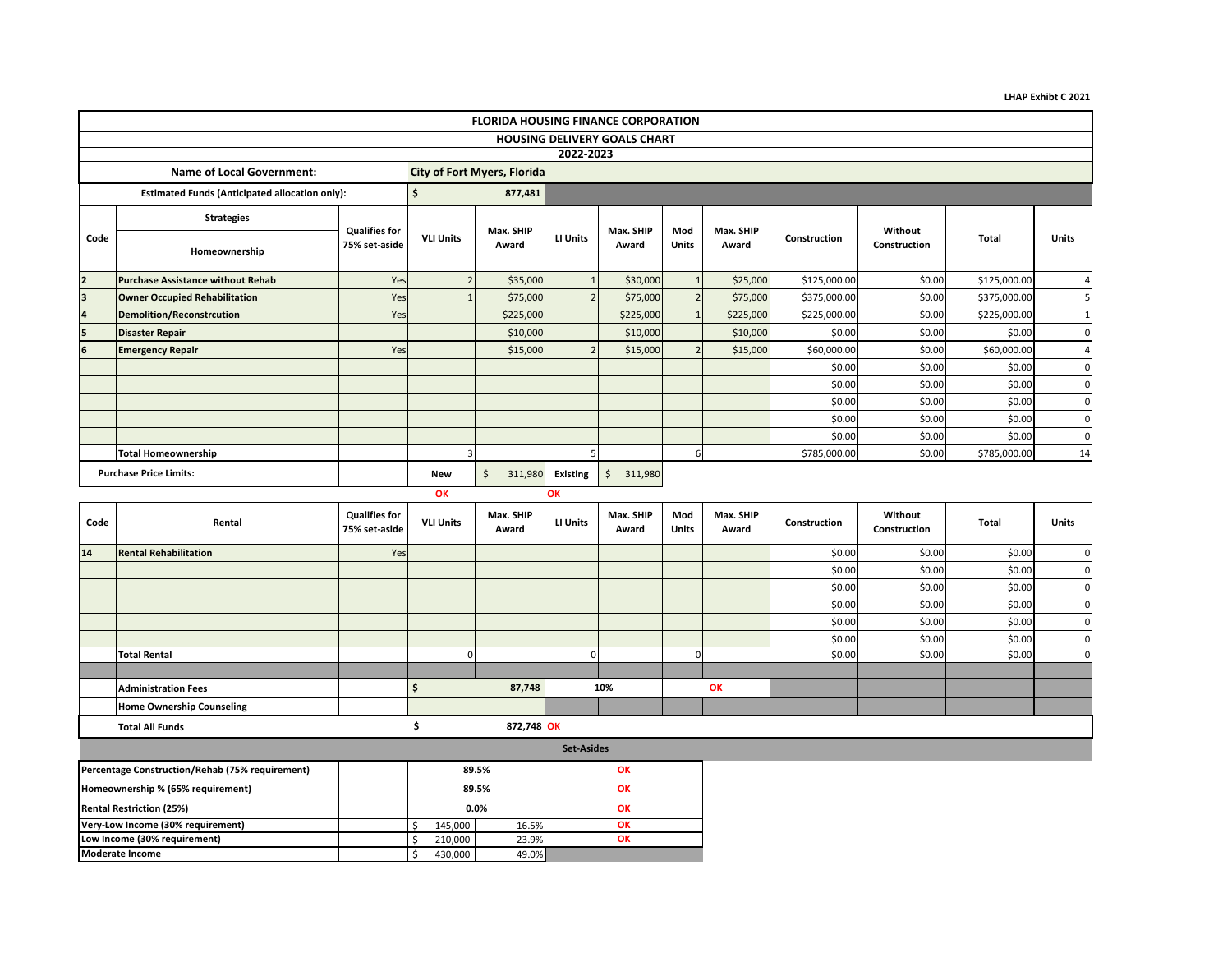|  | <b>LHAP Exhibt C 2021</b> |  |
|--|---------------------------|--|
|--|---------------------------|--|

|                         | <b>FLORIDA HOUSING FINANCE CORPORATION</b>            |                                       |                               |                    |                 |                    |                     |                    |              |                         |              |          |  |  |
|-------------------------|-------------------------------------------------------|---------------------------------------|-------------------------------|--------------------|-----------------|--------------------|---------------------|--------------------|--------------|-------------------------|--------------|----------|--|--|
|                         | <b>HOUSING DELIVERY GOALS CHART</b>                   |                                       |                               |                    |                 |                    |                     |                    |              |                         |              |          |  |  |
|                         | 2023-2024                                             |                                       |                               |                    |                 |                    |                     |                    |              |                         |              |          |  |  |
|                         | <b>Name of Local Government:</b>                      |                                       | <b>City of Fort Myers, FL</b> |                    |                 |                    |                     |                    |              |                         |              |          |  |  |
|                         | <b>Estimated Funds (Anticipated allocation only):</b> |                                       | Ś.                            | 877,481            |                 |                    |                     |                    |              |                         |              |          |  |  |
|                         | <b>Strategies</b>                                     |                                       |                               |                    |                 |                    |                     |                    |              |                         |              |          |  |  |
| Code                    | Homeownership                                         | <b>Qualifies for</b><br>75% set-aside | <b>VLI Units</b>              | Max. SHIP<br>Award | LI Units        | Max. SHIP<br>Award | Mod<br><b>Units</b> | Max. SHIP<br>Award | Construction | Without<br>Construction | Total        | Units    |  |  |
| $\overline{2}$          | <b>Purchase Assistance Without Rehabilitation</b>     | Yes                                   |                               | \$35,000           |                 | \$30,000           |                     | \$25,000           | \$125,000.00 | \$0.00                  | \$125,000.00 |          |  |  |
| $\overline{\mathbf{3}}$ | <b>Owner Occupied Rehabilitation</b>                  | Yes                                   |                               | \$75,000           | $\overline{2}$  | \$75,000           |                     | \$75,000           | \$375,000.00 | \$0.00                  | \$375,000.00 |          |  |  |
|                         | <b>Demolition/Reconstrcution</b>                      | Yes                                   |                               | \$22,500           |                 | \$225,000          |                     | \$225,000          | \$225,000.00 | \$0.00                  | \$225,000.00 |          |  |  |
| 15                      | <b>Disaster Repair</b>                                |                                       |                               | \$10,000           |                 | \$10,000           |                     | \$10,000           | \$0.00       | \$0.00                  | \$0.00       |          |  |  |
| 6                       | <b>Emergency Repair</b>                               | Yes                                   |                               | \$15,000           | $\mathcal{P}$   | \$15,000           |                     | \$15,000           | \$60,000.00  | \$0.00                  | \$60,000.00  |          |  |  |
|                         |                                                       |                                       |                               |                    |                 |                    |                     |                    | \$0.00       | \$0.00                  | \$0.00       | $\Omega$ |  |  |
|                         |                                                       |                                       |                               |                    |                 |                    |                     |                    | \$0.00       | \$0.00                  | \$0.00       | $\Omega$ |  |  |
|                         |                                                       |                                       |                               |                    |                 |                    |                     |                    | \$0.00       | \$0.00                  | \$0.00       | $\Omega$ |  |  |
|                         |                                                       |                                       |                               |                    |                 |                    |                     |                    | \$0.00       | \$0.00                  | \$0.00       | $\Omega$ |  |  |
|                         |                                                       |                                       |                               |                    |                 |                    |                     |                    | \$0.00       | \$0.00                  | \$0.00       | $\Omega$ |  |  |
|                         | <b>Total Homeownership</b>                            |                                       |                               |                    |                 |                    | 6                   |                    | \$785,000.00 | \$0.00                  | \$785,000.00 | 14       |  |  |
|                         | <b>Purchase Price Limits:</b>                         |                                       | <b>New</b>                    | \$<br>311,980      | <b>Existing</b> | Ŝ.<br>311,980      |                     |                    |              |                         |              |          |  |  |
|                         |                                                       |                                       | OK                            |                    | OK              |                    |                     |                    |              |                         |              |          |  |  |

| ш |                             |
|---|-----------------------------|
|   | v<br>٠<br>١<br>٨<br>↖<br>__ |
|   |                             |

 \$ 145,000 16.5%  $\begin{array}{c|cc}\n\text{\$} & 210,000 & 23.9\% \\
\text{\$} & 430,000 & 49.0\% \\
\end{array}$ 

 $\frac{1}{5}$  430,000

**Moderate Income**

| Code | Rental                                          | <b>Qualifies for</b><br>75% set-aside | <b>VLI Units</b> | Max. SHIP<br>Award | <b>LI Units</b>   | Max. SHIP<br>Award | Mod<br>Units | Max. SHIP<br>Award | Construction | Without<br>Construction | Total  | Units          |
|------|-------------------------------------------------|---------------------------------------|------------------|--------------------|-------------------|--------------------|--------------|--------------------|--------------|-------------------------|--------|----------------|
| 14   | <b>Rental Rehablitation</b>                     | Yes                                   |                  |                    |                   |                    |              |                    | \$0.00       | \$0.00                  | \$0.00 | $\Omega$       |
|      |                                                 |                                       |                  |                    |                   |                    |              |                    | \$0.00       | \$0.00                  | \$0.00 | $\overline{0}$ |
|      |                                                 |                                       |                  |                    |                   |                    |              |                    | \$0.00       | \$0.00                  | \$0.00 | $\Omega$       |
|      |                                                 |                                       |                  |                    |                   |                    |              |                    | \$0.00       | \$0.00                  | \$0.00 | $\Omega$       |
|      |                                                 |                                       |                  |                    |                   |                    |              |                    | \$0.00       | \$0.00                  | \$0.00 | $\Omega$       |
|      |                                                 |                                       |                  |                    |                   |                    |              |                    | \$0.00       | \$0.00                  | \$0.00 | $\Omega$       |
|      | <b>Total Rental</b>                             |                                       |                  |                    | $\Omega$          |                    |              |                    | \$0.00       | \$0.00                  | \$0.00 | $\Omega$       |
|      |                                                 |                                       |                  |                    |                   |                    |              |                    |              |                         |        |                |
|      | <b>Administration Fees</b>                      |                                       |                  | 87,748             |                   | 10%                |              | OK                 |              |                         |        |                |
|      | <b>Home Ownership Counseling</b>                |                                       |                  |                    |                   |                    |              |                    |              |                         |        |                |
|      | <b>Total All Funds</b>                          |                                       |                  | 872,748 OK         |                   |                    |              |                    |              |                         |        |                |
|      |                                                 |                                       |                  |                    | <b>Set-Asides</b> |                    |              |                    |              |                         |        |                |
|      | Percentage Construction/Rehab (75% requirement) |                                       |                  | 89.5%              |                   | OK                 |              |                    |              |                         |        |                |
|      | Homeownership % (65% requirement)               |                                       |                  | 89.5%              |                   | OK                 |              |                    |              |                         |        |                |
|      | <b>Rental Restriction (25%)</b>                 |                                       |                  | $0.0\%$            |                   | OK                 |              |                    |              |                         |        |                |
|      | Very-Low Income (30% requirement)               |                                       | 145,000          | 16.5%              |                   | OK                 |              |                    |              |                         |        |                |
|      | Low Income (30% requirement)                    |                                       | 210,000          | 23.9%              |                   | OK                 |              |                    |              |                         |        |                |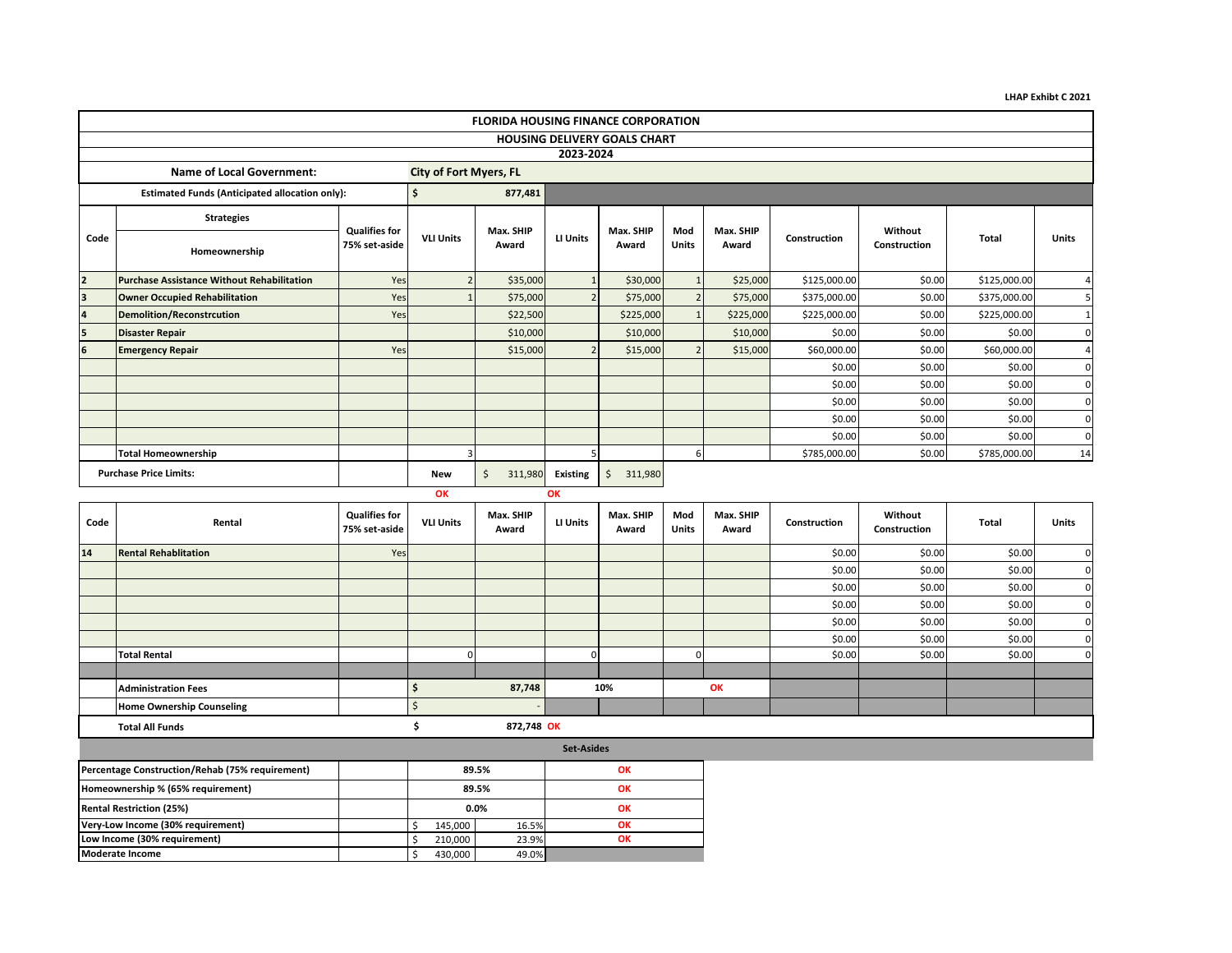**LHAP Exhibt C 2021**

|      | <b>FLORIDA HOUSING FINANCE CORPORATION</b>                                                       |                                       |                  |                    |                |                    |                     |                    |              |                         |              |                |  |  |
|------|--------------------------------------------------------------------------------------------------|---------------------------------------|------------------|--------------------|----------------|--------------------|---------------------|--------------------|--------------|-------------------------|--------------|----------------|--|--|
|      | <b>HOUSING DELIVERY GOALS CHART</b>                                                              |                                       |                  |                    |                |                    |                     |                    |              |                         |              |                |  |  |
|      | 2024-2025                                                                                        |                                       |                  |                    |                |                    |                     |                    |              |                         |              |                |  |  |
|      | <b>Name of Local Government:</b>                                                                 |                                       |                  |                    |                |                    |                     |                    |              |                         |              |                |  |  |
|      | <b>Estimated Funds (Anticipated allocation only):</b>                                            |                                       | Ŝ.               | 877,481            |                |                    |                     |                    |              |                         |              |                |  |  |
|      | <b>Strategies</b>                                                                                |                                       |                  |                    |                |                    |                     |                    |              |                         |              |                |  |  |
| Code | Homeownership                                                                                    | <b>Qualifies for</b><br>75% set-aside | <b>VLI Units</b> | Max. SHIP<br>Award | LI Units       | Max. SHIP<br>Award | Mod<br><b>Units</b> | Max. SHIP<br>Award | Construction | Without<br>Construction | <b>Total</b> | <b>Units</b>   |  |  |
|      | <b>Purchase Assistance without Rehabilitation</b>                                                | Yes                                   |                  | \$35,000           |                | \$30,000           |                     | \$25,000           | \$125,000.00 | \$0.00                  | \$125,000.00 | 4              |  |  |
|      | <b>Owner-Occupied Rehabilitation</b>                                                             | Yes                                   |                  | \$75,000           | $\overline{z}$ | \$75,000           | $\overline{2}$      | \$75,000           | \$375,000.00 | \$0.00                  | \$375,000.00 | 5              |  |  |
|      | <b>Demolition/Reconstruction</b>                                                                 | Yes                                   |                  | \$225,000          |                | \$225,000          |                     | \$225,000          | \$225,000.00 | \$0.00                  | \$225,000.00 | $\mathbf{1}$   |  |  |
|      | <b>Disaster Repair</b>                                                                           |                                       |                  | \$10,000           |                | \$10,000           |                     | \$10,000           | \$0.00       | \$0.00                  | \$0.00       | $\Omega$       |  |  |
|      | <b>Emergency Repair</b>                                                                          | Yes                                   |                  | \$15,000           | $\mathcal{D}$  | \$15,000           |                     | \$15,000           | \$60,000.00  | \$0.00                  | \$60,000.00  | $\overline{4}$ |  |  |
|      |                                                                                                  |                                       |                  |                    |                |                    |                     |                    | \$0.00       | \$0.00                  | \$0.00       | $\Omega$       |  |  |
|      |                                                                                                  |                                       |                  |                    |                |                    |                     |                    | \$0.00       | \$0.00                  | \$0.00       | $\mathbf 0$    |  |  |
|      |                                                                                                  |                                       |                  |                    |                |                    |                     |                    | \$0.00       | \$0.00                  | \$0.00       | $\Omega$       |  |  |
|      |                                                                                                  |                                       |                  |                    |                |                    |                     |                    | \$0.00       | \$0.00                  | \$0.00       | $\Omega$       |  |  |
|      |                                                                                                  |                                       |                  |                    |                |                    |                     |                    | \$0.00       | \$0.00                  | \$0.00       | $\Omega$       |  |  |
|      | <b>Total Homeownership</b>                                                                       |                                       |                  |                    |                |                    | 6                   |                    | \$785,000.00 | \$0.00                  | \$785,000.00 | 14             |  |  |
|      | <b>Purchase Price Limits:</b><br>\$<br>311,980<br><b>Existing</b><br>311,980<br><b>New</b><br>\$ |                                       |                  |                    |                |                    |                     |                    |              |                         |              |                |  |  |
|      |                                                                                                  |                                       | OK               |                    | OK             |                    |                     |                    |              |                         |              |                |  |  |

| Code                                                     | Rental                                     | <b>Qualifies for</b><br>75% set-aside | <b>VLI Units</b> | Max. SHIP<br>Award | LI Units          | Max. SHIP<br>Award | Mod<br>Units | Max. SHIP<br>Award | Construction | Without<br>Construction | Total  | Units        |
|----------------------------------------------------------|--------------------------------------------|---------------------------------------|------------------|--------------------|-------------------|--------------------|--------------|--------------------|--------------|-------------------------|--------|--------------|
| 14                                                       | <b>Rental Rehabilitation</b>               | Yes                                   |                  |                    |                   |                    |              |                    | \$0.00       | \$0.00                  | \$0.00 | $\mathbf{0}$ |
|                                                          |                                            |                                       |                  |                    |                   |                    |              |                    | \$0.00       | \$0.00                  | \$0.00 | $\mathbf{0}$ |
|                                                          |                                            |                                       |                  |                    |                   |                    |              |                    | \$0.00       | \$0.00                  | \$0.00 | $\mathbf{0}$ |
|                                                          |                                            |                                       |                  |                    |                   |                    |              |                    | \$0.00       | \$0.00                  | \$0.00 | $\mathbf{0}$ |
|                                                          |                                            |                                       |                  |                    |                   | \$8                |              |                    | \$0.00       | \$0.00                  | \$0.00 | $\mathbf{0}$ |
|                                                          |                                            |                                       |                  |                    |                   | \$8                |              |                    | \$0.00       | \$0.00                  | \$0.00 | $\mathbf{0}$ |
|                                                          | <b>Total Rental</b>                        |                                       |                  |                    | 0                 |                    |              |                    | \$0.00       | \$0.00                  | \$0.00 | $\mathbf{0}$ |
|                                                          |                                            |                                       |                  |                    |                   |                    |              |                    |              |                         |        |              |
|                                                          | <b>Administration Fees</b>                 |                                       |                  | 87,748             |                   | 10%                |              | OK                 |              |                         |        |              |
|                                                          | <b>Home Ownership Counseling</b>           |                                       | S.               |                    |                   |                    |              |                    |              |                         |        |              |
|                                                          | <b>Total All Funds</b>                     |                                       |                  | 872,748 OK         |                   |                    |              |                    |              |                         |        |              |
|                                                          |                                            |                                       |                  |                    | <b>Set-Asides</b> |                    |              |                    |              |                         |        |              |
| Percentage Construction/Rehab (75% requirement)<br>89.5% |                                            |                                       |                  |                    | OK                |                    |              |                    |              |                         |        |              |
|                                                          | Homeownership % (65% requirement)<br>89.5% |                                       |                  | OK                 |                   |                    |              |                    |              |                         |        |              |
|                                                          | <b>Rental Restriction (25%)</b><br>$0.0\%$ |                                       |                  | OK                 |                   |                    |              |                    |              |                         |        |              |
|                                                          | Very-Low Income (30% requirement)          |                                       | 145,000          | 16.5%              |                   | OK                 |              |                    |              |                         |        |              |

 \$ 210,000 23.9%  $$ 430,000$  49.0%

**Low Income (30% requirement) OK**

**Moderate Income**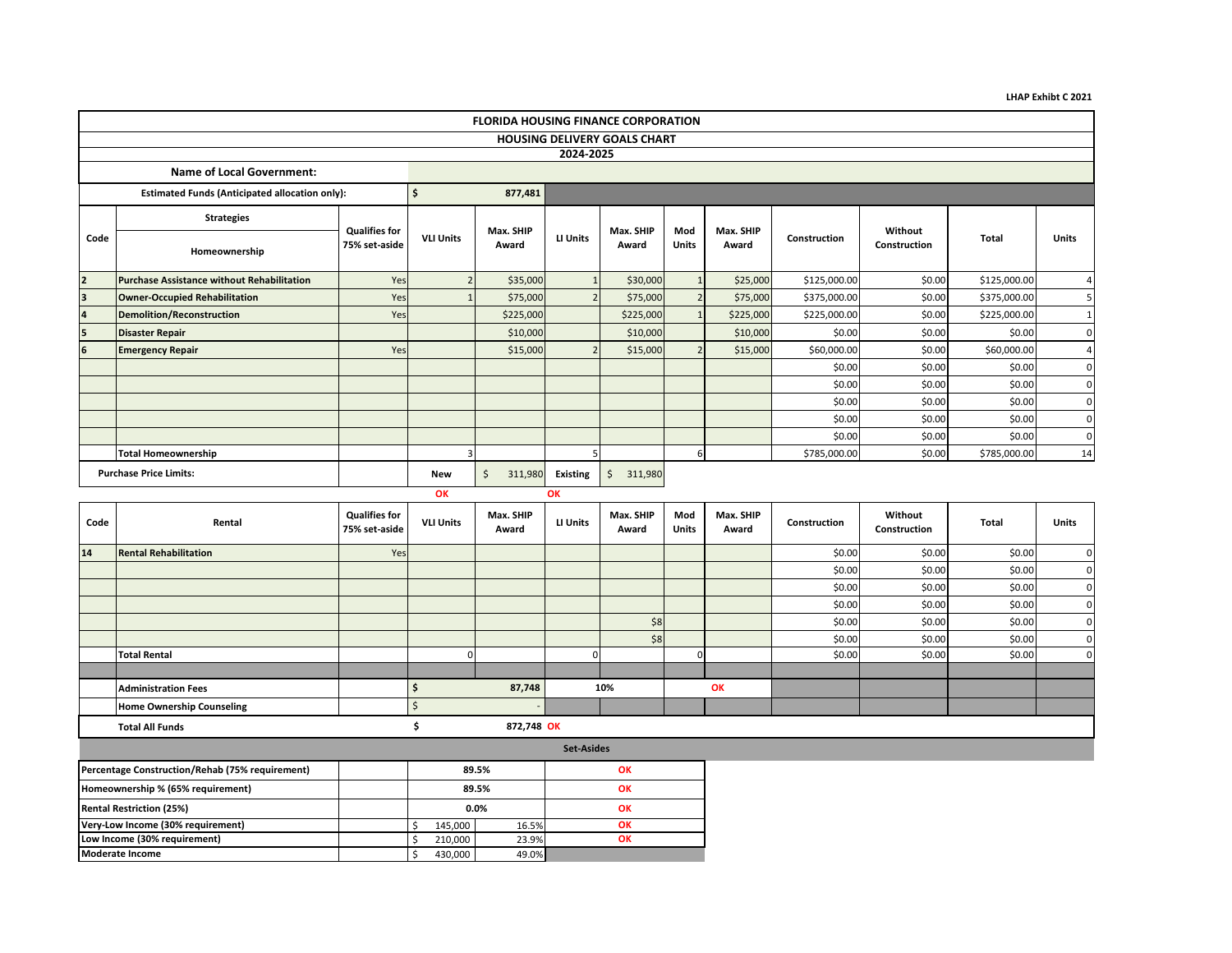Exhibit D 67-37.005(1), F.A.C. 2022

# **CERTIFICATION TO FLORIDA HOUSING FINANCE CORPORATION**

Local Government or Interlocal Entity: **I CITY OF FORT MYERS, FLORIDA** 

Certifies that:

- (1) The availability of SHIP funds will be advertised pursuant to program requirements in 420.907- 420.9079, Florida Statutes.
- (2) All SHIP funds will be expended in a manner which will ensure that there will be no discrimination on the basis of race, color, national origin, sex, handicap, familial status, or religion.
- (3) A process to determine eligibility and for selection of recipients for funds has been developed.
- ( 4) Recipients of funds will be required to contractually commit to program guidelines and loan terms.
- (5) Florida Housing will be notified promptly if the local government /interlocal entity will be unable to comply with any provision of the local housing assistance plan (LHAP).
- (6) The LHAP provides a plan for the encumbrance of funds within twelve months of the end of the State fiscal year in which they are received and a plan for the expenditure of SHIP funds including allocation, program income and recaptured funds within 24 months following the end of the State fiscal year in which they are received.
- (7) The LHAP conforms to the Local Government Comprehensive Plan, or that an amendment to the Local Government Comprehensive Plan will be initiated at the next available opportunity to insure conformance with the LHAP.
- (8) Amendments to the approved LHAP shall be provided to the Florida Housing for review and/or approval within 21 days after adoption.
- (9) The trust fund exists with a qualified depository for all SHIP funds as well as program income or recaptured funds.
- (10) Amounts on deposit in the local housing assistance trust fund shall be invested as permitted by law.
- (11) The local housing assistance trust fund shall be separately stated as a special revenue fund in the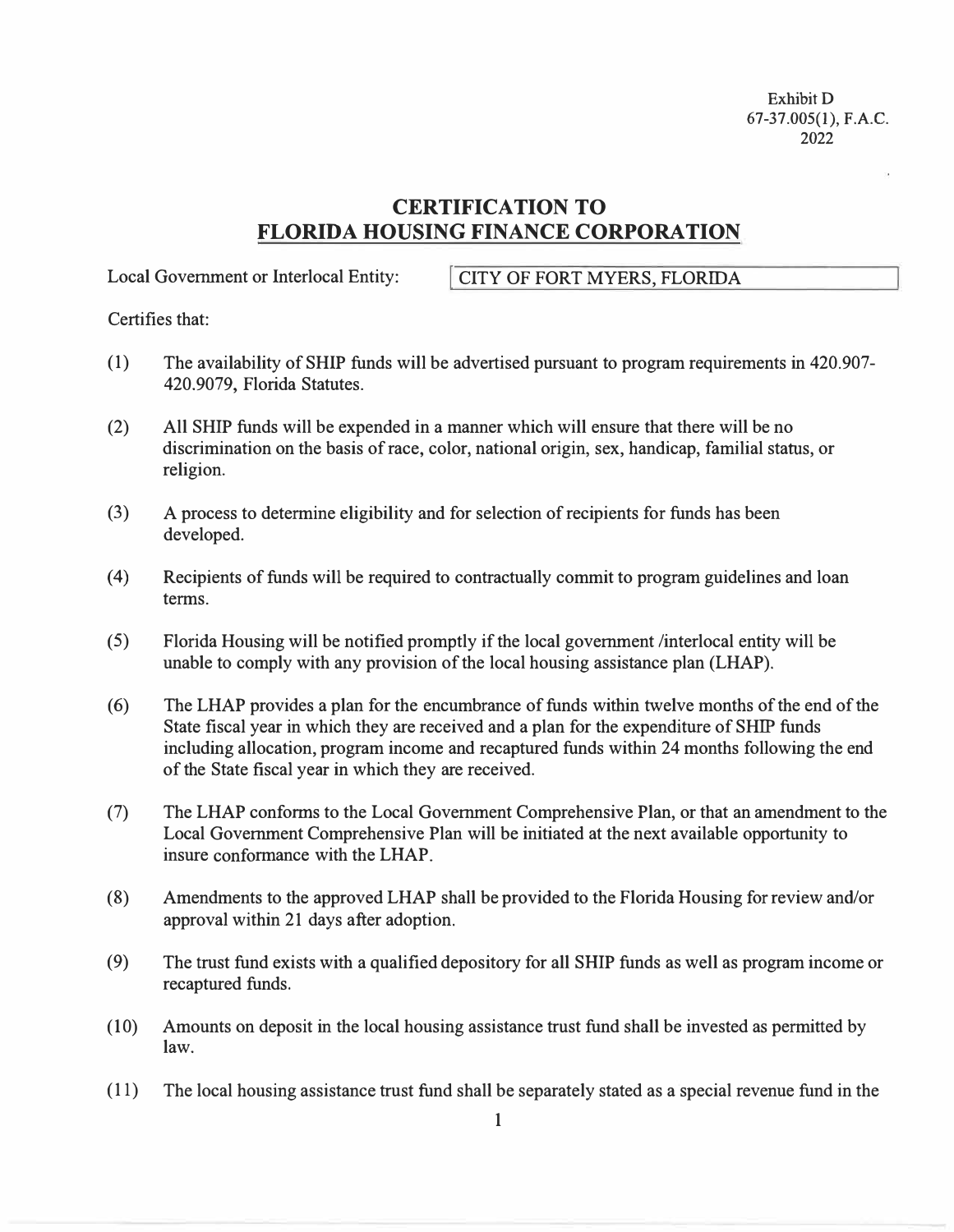local governments audited financial statements (CAFR). An electronic copy of the CAFR or a hyperlink shall be provided to Florida Housing by June 30 of the applicable year.

- (12) Evidence of compliance with the Florida Single Audit Act, as referenced in Section 215.97, F.S. shall be provided to Florida Housing by June 30 of the applicable year.
- (13) SHIP funds will not be pledged for debt service on bonds.
- (14) Developers receiving assistance from both SHIP and the Low-Income Housing Tax Credit (LIHTC) Program shall comply with the income, affordability and other LIHTC requirements, similarly, any units receiving assistance from other federal programs shall comply with all Federal and SHIP program requirements.
- (15) Loans shall be provided for periods not exceeding 30 years, except for deferred payment loans or loans that extend beyond 30 years which continue to serve eligible persons.
- (16) Rental Units constructed or rehabilitated with **SHIP** funds shall be monitored for compliance with tenant income requirements and affordability requirements or as required in Section 420.9075 (3)(e). To the extent another governmental entity provides periodic monitoring and determination, a municipality, county or local housing financing authority may rely on such monitoring and determination of tenant eligibility.
- (17) The LHAP meets the requirements of Section 420.907-9079 FS, and Rule Chapter 67-37 FAC.
- (18) The provisions of Chapter 83-220, Laws of Florida have not been implemented ( except for Miami-Dade County).

Chief Elected Official or designee **Witness** *(Y\Q...�ur l<e.\l;o B: A-(\o\LrSun*  **Witness** Type Name and Title **ANNIHIRERE 2** Date OR Attest: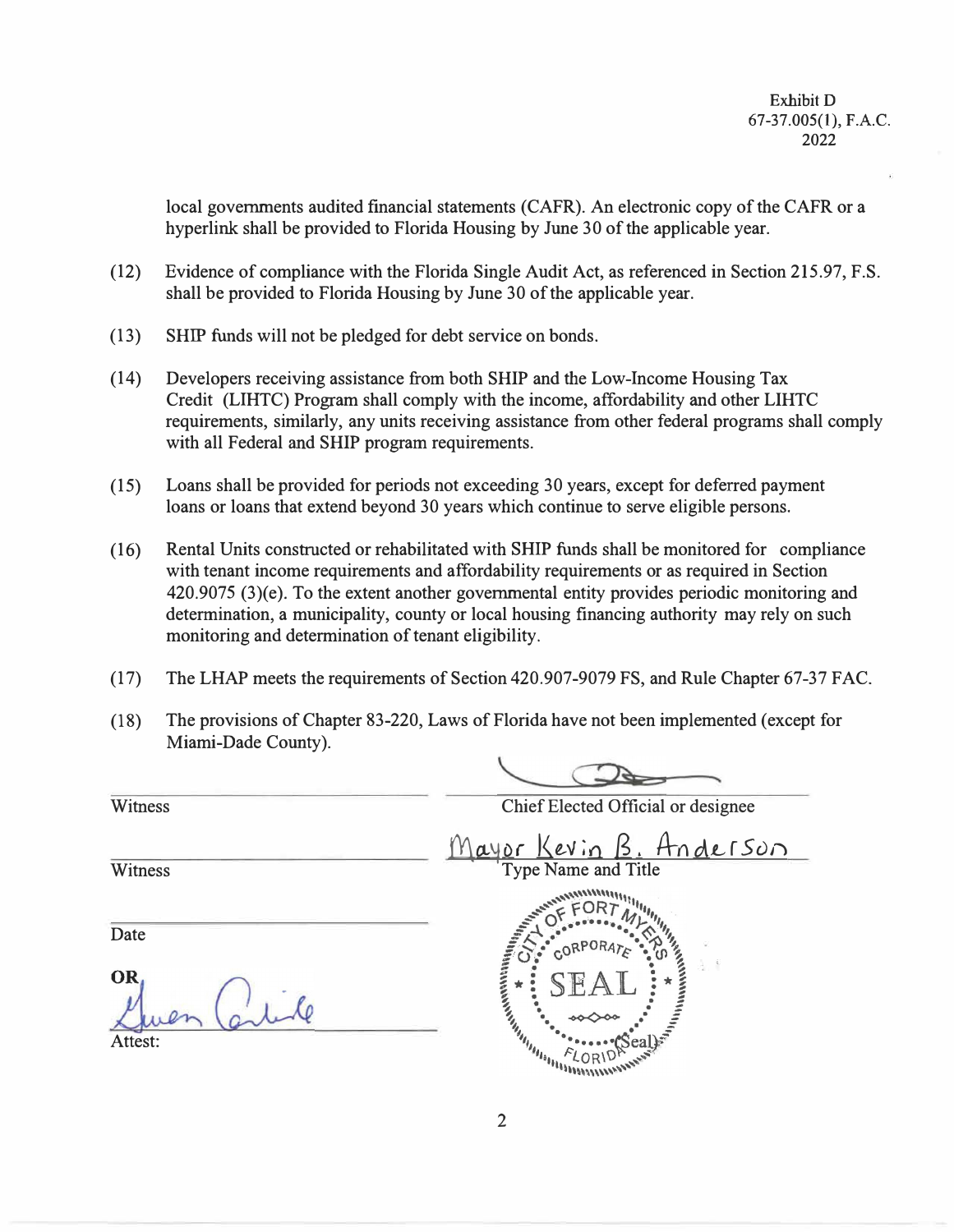**Exhibit E 67-37.005(1), F.A.C. 2022** 

#### RESOLUTION NO.: 2022-19

A RESOLUTION OF THE CITY COUNCIL OF THE CITY OF FORT MYERS, FLORIDA APPROVING THE LOCAL HOUSING ASSISTANCE PLAN AS REQUIRED BY THE STATE HOUSING INITIATIVES PARTNERSHIP PROGRAM ACT, SUBSECTIONS 420.907-420.9079, FLORIDA STATUTES;AND RULE CHAPTER 67-37, FLORIDA ADMINISTRATIVE CODE; AUTHORIZING AND DIRECTING THE MAYOR TO EXECUTE ANY NECESSARY DOCUMENTS AND CERTIFICATIONS NEEDED BY THE STATE; AUTHORIZING THE SUBMISSION OF THE LOCAL HOUSING ASSISTANCE PLAN FOR REVIEW AND APPROVAL BY THE FLORIDA HOUSING FINANCE CORPORATION; AND PROVIDING AN EFFECTIVE DATE.

WHEREAS, the State of Florida enacted the William E. Sadowski Affordable Housing Act, Chapter 92- 317 of Florida Sessions Laws, allocating a portion of documentary stamp taxes on deeds to local governments for the development and maintenance of affordable housing; and

WHEREAS, the State Housing Initiatives Partnership (SHIP) Act, ss. 420.907-420.9079, Florida Statutes (1992), and Rule Chapter 67-37, Florida Administrative Code, requires local governments to develop a one- to three-year Local Housing Assistance Plan outlining how funds will be used; and

WHEREAS, the SHIP Act requires local governments to establish the maximum SHIP funds allowable for each strategy; and

**WHEREAS,** the SHIP Act further requires local governments to establish an average area purchase price for new and existing housing benefiting from awards made pursuant to the Act; The methodology and purchase prices used are defined in the attached Local Housing Assistance Plan; and

WHEREAS, as required by *section 420.9075, F.S.* It is found that 5 percent of the local housing distribution plus 5 percent of program income is insufficient to adequately pay the necessary costs of administering the local housing assistance plan. The cost of administering the program may not exceed 10 percent of the local housing distribution plus 5% of program income deposited into the trust fund,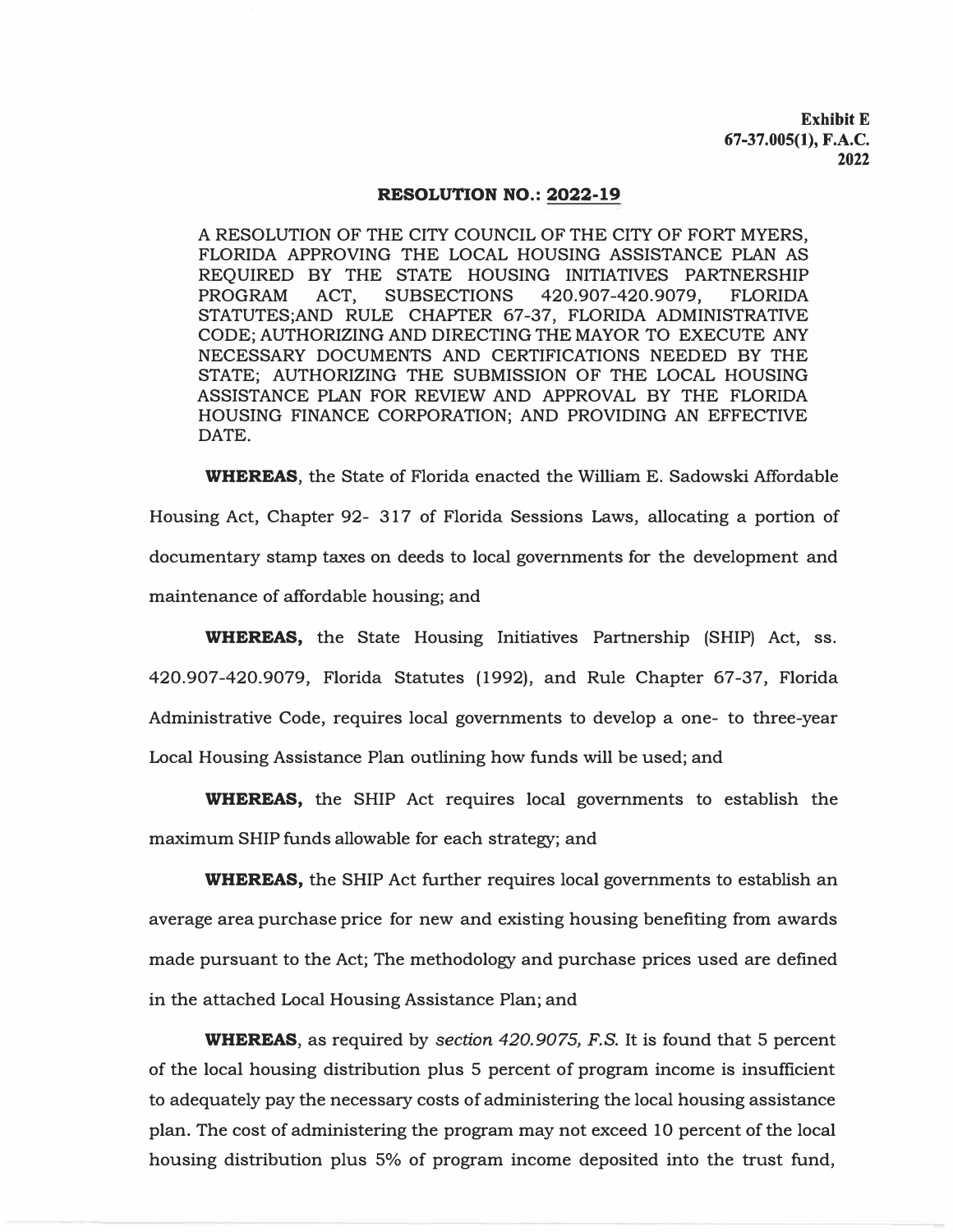## **ExhibitE 67-37.005(1), F.A.C.**

**2022** 

except that small county, as defined in s. 120.52(19), and eligible municipalities receiving a local housing distribution of up to \$350,000 may use up to 10 percent of program income for administrative costs.

**WHEREAS,** the Community Development Department Housing Division has prepared a three-year Local Housing Assistance Plan for submission to the Florida Housing Finance Corporation; and

**WHEREAS,** the City Commission finds that it is in the best interest of the public for the CITY OF FORT MYERS, FLORIDA to submit the Local Housing Assistance Plan for review and approval so as to qualify for said documentary stamp tax funds; and

**NOW THEREFORE, BE IT RESOLVED BY THE CITY COUNCIL OF THE** CITY OF FORT MYERS, FLORIDA that:

- Section 1: The City Council of the City of Fort Myers hereby approves the Local Plan, as attached and incorporated hereto for submission to the Florida Corporation as required by ss. 420.907-420-9079, Florida Statutes, for 2023, 2023-2024, 2024-2025.
- Section 2: The Mayor Kevin Anderson and City Manager Marty Lawing, is hereby authorized to execute any documents and certifications required by the Finance Corporation as related to the Local Housing Assistance Plan, and necessary and proper to carry out the term and conditions of said

Section 3: This resolution shall take effect immediately upon its adoption.